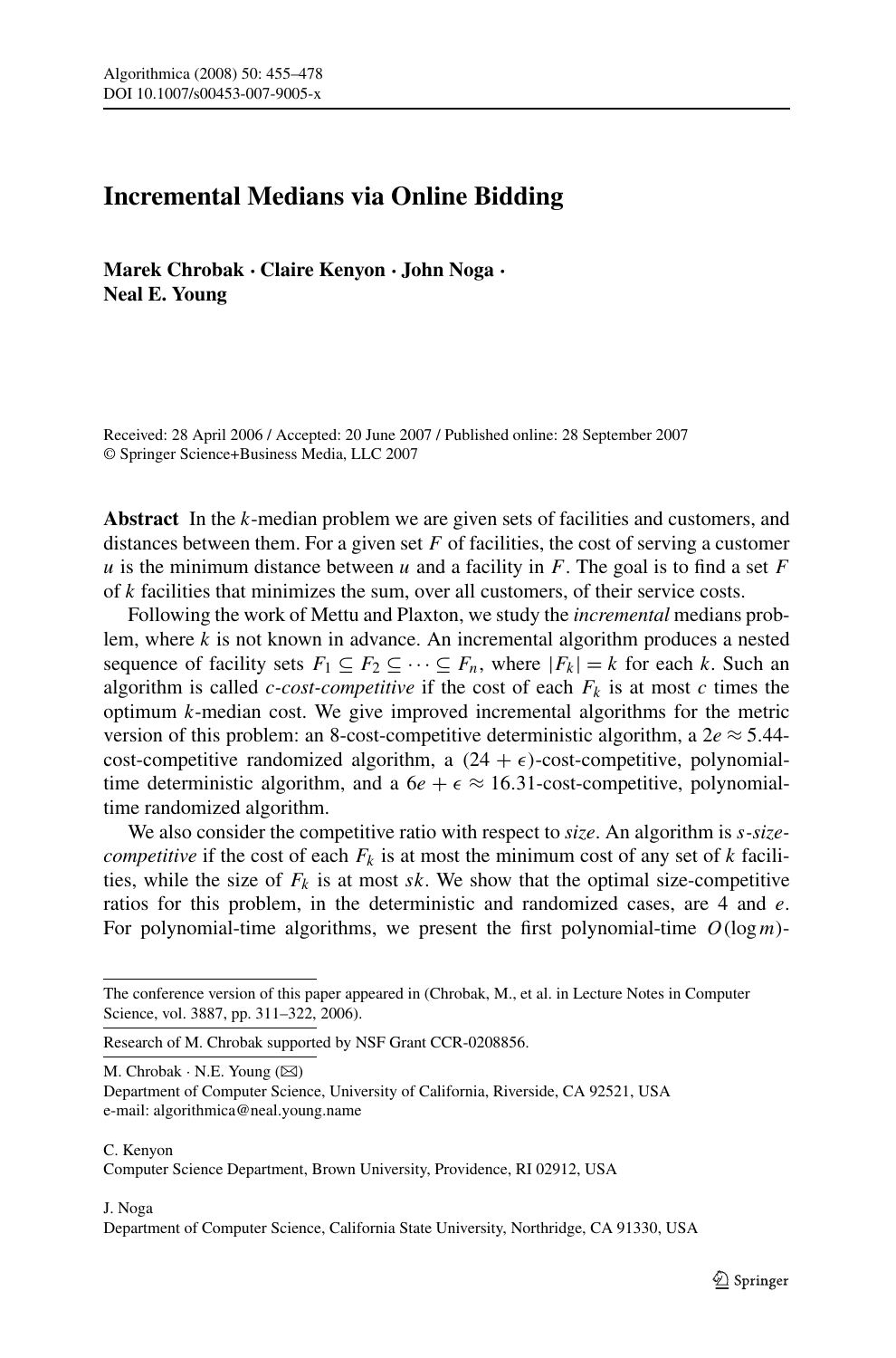size-approximation algorithm for the offline problem, as well as a polynomial-time *O(*log*m)*-size-competitive algorithm for the incremental problem.

Our upper bound proofs reduce the incremental medians problem to the following *online bidding* problem: faced with some unknown threshold  $T \in \mathbb{R}^+$ , an algorithm must submit "bids"  $b \in \mathbb{R}^+$  until it submits a bid  $b \geq T$ , paying the sum of all its bids. We present folklore algorithms for online bidding and prove that they are optimally competitive.

We extend some of the above results for incremental medians to approximately metric distance functions and to incremental fractional medians. Finally, we consider a restricted version of the incremental medians problem where *k* is restricted to one of two given values, for which we give a deterministic algorithm with a nearly optimal cost-competitive ratio.

#### **1 Introduction and Summary of Results**

*The k-Median Problem* An instance of the *k*-median problem is specified by a finite set C of customers, a finite set F of facilities, and, for each customer  $u$  and facility  $f$ , a distance  $d_{uf} \ge 0$  from *u* to *f* representing the cost of serving *u* from *f*. The cost of a set of facilities  $F \subseteq \mathcal{F}$  is  $cost(F) = \sum_{u \in \mathcal{C}} d_{uF}$ , where  $d_{uF} = \min_{f \in F} d_{uf}$ . For a given *k*, the *offline k*-median problem is to compute a *k*-median, that is, a set  $F \subseteq \mathcal{F}$ of cardinality *k* for which *cost(F)* is minimum (among all sets of cardinality *k*). This minimum cost is denoted  $opt_k$ . An instance of the *k*-median problem is called *metric* if the distance function is a metric (the shortest  $u$ -to- $f$  path has length  $d_{uf}$  for each  $u \in \mathcal{C}$  and  $f \in \mathcal{F}$ ).

The *k*-median problem is a well-known NP-hard facility location problem. Substantial work has been done on efficient approximation algorithms that, given *k*, find a set  $F_k$  of *k* facilities of approximately minimum cost  $[1-3, 7-9, 17-19, 26, 30]$  $[1-3, 7-9, 17-19, 26, 30]$  $[1-3, 7-9, 17-19, 26, 30]$  $[1-3, 7-9, 17-19, 26, 30]$ . In particular, for the metric version, Arya et al.  $[2, 3]$  $[2, 3]$  $[2, 3]$  $[2, 3]$  show that, for any  $\epsilon > 0$ , a set  $F_k$ of cost at most  $(3 + \epsilon)$ *opt*<sub>*k*</sub> can be found in polynomial time.

*Incremental Medians* The *incremental* medians problem is a version of the *k*median problem where  $k$  is not specified in advance  $[27, 28]$  $[27, 28]$  $[27, 28]$ . Instead, authorizations for additional facilities arrive over time. Given an instance of the *k*-median problem, a (possibly randomized) algorithm produces a sequence  $\bar{F} = (F_1, F_2, \ldots, F_n)$ of facility sets, where  $F_1 \subseteq F_2 \subseteq \cdots \subseteq F_n \subseteq \mathcal{F}$ , and  $|F_k| \leq k$  for all *k*.

In general, in an incremental solution, the  $F_k$ 's cannot all simultaneously have minimum cost. An algorithm is said to be *c-cost-competitive*, or to have *costcompetitive ratio* of  $c$ , if it produces a (possibly random) sequence  $F$  of sets which is *c*-cost-competitive, that is, such that for each  $k$ , the set  $F_k$  has size at most  $k$  and (expected) cost at most  $c \cdot opt_k$ .

Alternatively, an algorithm is *s*-*size*-competitive if it produces a (possibly random) sequence *F* of sets which is *s*-size-competitive, that is, such that each set  $F_k$  has cost at most *opt<sup>k</sup>* and (expected) *size* at most *sk*.

For offline solutions we use the term "approximate" instead of "competitive".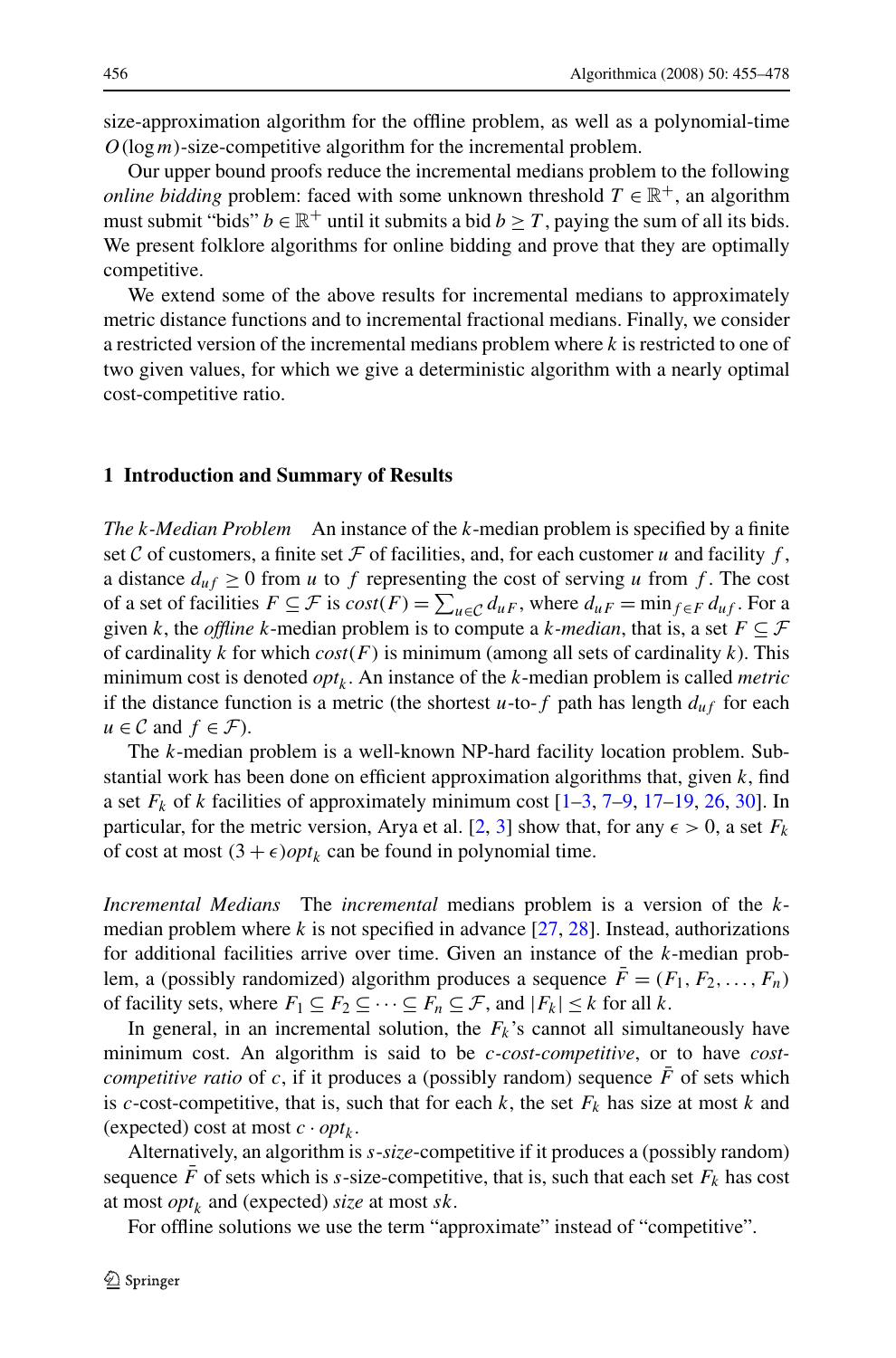<span id="page-2-0"></span>*Online Bidding* To analyze incremental medians, we reduce the various incremental medians problems to the following folklore *online bidding* problem. An algorithm repeatedly submits "bids"  $b \in \mathbb{R}^+$ , until it submits a bid *b* that is at least as large as some unknown threshold  $T \in \mathbb{R}^+$ . The algorithm's cost is the sum of the submitted bids. The algorithm is *β*-competitive if, for any  $T \in \mathbb{R}^+$ , its cost is at most  $\beta T$  (or, if the algorithm is randomized, its expected cost is at most  $\beta T$ ). More generally, the algorithm may be given in advance a closed universe  $U \subseteq \mathbb{R}^+$ , with a guarantee that the threshold T is in U and a requirement that all bids be in U. (To handle the case when  $U$  includes arbitrarily small positive numbers, we allow the bidding sequence to be left-infinite—see Sect. [2](#page-6-0) for a formal definition.)

In Sect. [2](#page-6-0) we completely characterize optimal competitive ratios for deterministic and randomized algorithms for online bidding:

## **Theorem 1** (folklore)

- (a) *The online bidding problem has a deterministic* 4*-competitive algorithm*. *If the universe* U *is finite*, *this algorithm runs in time polynomial in* |U|.
- (b) *The online bidding problem has a randomized e-competitive algorithm*. *If* U *is finite*, *this algorithm runs in time polynomial in* |U|.

Throughout,  $[n]$  denotes  $\{1, 2, \ldots, n\}$ .

### **Theorem 2** (folklore)

- (a) *No deterministic algorithm for online bidding is less than* 4*-competitive*, *even when restricted to instances of the form*  $U = [n]$  *for some integer n.*
- (b) *No randomized algorithm for online bidding is less than e-competitive*, *even when restricted to instances of the form*  $U = [n]$  *for some integer n*.

Portions of Theorems 1 and 2 are folklore. In particular, Theorem 1(a) uses a doubling algorithm that has been used previously in several papers, first in [[21,](#page-22-0) [29](#page-23-0)] and later in [\[5](#page-22-0), [6](#page-22-0), [13,](#page-22-0) [15,](#page-22-0) [16](#page-22-0)]. Some of these papers also have the randomized upper bound. We include proofs of all bounds for completeness. Our main new contribution in this setting is Theorem 2(b), a randomized lower bound that matches the known upper bound.

*Size-Competitiveness* To our knowledge, size-competitive algorithms for incremental medians have not been studied, although other online problems have been analyzed in an analogous setting of *resource augmentation* (e.g. [\[10](#page-22-0), [20](#page-22-0), [23](#page-23-0)]). For unrestricted (possibly non-polynomial-time) algorithms, we completely characterize the optimal size-competitive ratios:

### **Theorem 3**

- (a) *The incremental medians problem has a* 4*-size-competitive deterministic algorithm*.
- (b) *No deterministic incremental algorithm has size-competitive ratio smaller than* 4.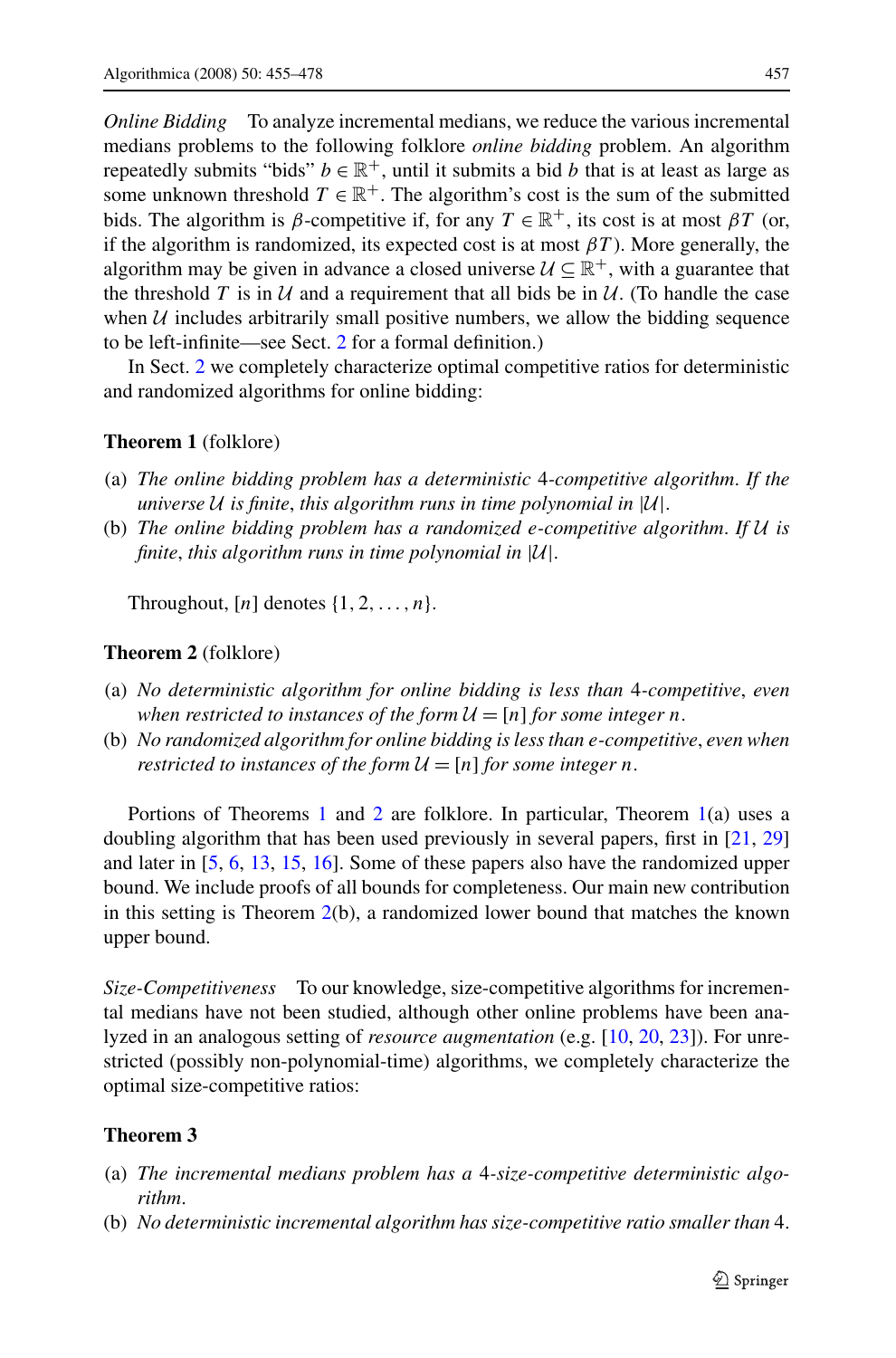#### <span id="page-3-0"></span>**Theorem 4**

- (a) *The incremental medians problem has an e-size-competitive randomized algorithm*.
- (b) *No randomized incremental algorithm has size-competitive ratio smaller than e*.

We stress that the upper and lower bounds in Theorems [3](#page-2-0) and 4 are for unrestricted algorithms and hold for both the metric and non-metric problems.

Regarding polynomial-time algorithms, previously no polynomial-time sizeapproximation algorithms for *k*-medians were known, even for the offline problem. The best previous result for the offline problem is a bicriteria-approximation algorithm which finds a facility set of size  $O(k \log(m + m/\epsilon))$  and cost at most  $(1+\epsilon)opt_k$ [\[30](#page-23-0)] (improving on the previous work in [\[22](#page-23-0), [25,](#page-23-0) [26,](#page-23-0) [30](#page-23-0)]). We first improve this result to obtain an offline size-approximation algorithm:

**Theorem 5** *The offline k-median problem has a polynomial-time O(*log*m)-sizeapproximation algorithm, where*  $m = |\mathcal{C}|$  *is the number of customers.* 

Note that this algorithm finds a true (not bicriteria) approximate solution: a facility set of size  $O(k \log m)$  and cost at most *opt<sub>k</sub>*. We use this result and a reduction to give a polynomial-time size-approximation algorithm for the incremental problem:

**Theorem 6** *The incremental medians problem has a polynomial-time O(*log*m)-sizecompetitive algorithm*.

The bounds in Theorems 5 and 6 are optimal in the sense that no polynomial-time algorithm (incremental or offline) is  $o(log m)$ -size-competitive unless P=NP, even for the metric case. This follows from known results on the hardness of approximating set cover.

Theorems [3](#page-2-0), 4, and 6 (proven in Sect. [3\)](#page-10-0) imply the size-competitive ratios shown in Table 1.

*Cost-competitive Incremental Medians* For incremental medians, Mettu and Plax-ton [\[27](#page-23-0), [28\]](#page-23-0) give a *c*-cost-competitive linear-time algorithm with  $c \approx 30$ . We improve this result. The problem is difficult both because (i) the solution must be incremental, and (ii) even the offline problem is NP-hard. To study separately the effects of the two difficulties, we consider both polynomial-time and unrestricted algorithms, proving the following two theorems (see Sect. [4](#page-13-0) for the proofs):

| problem<br>time | cost-competitive, metric |              | size-competitive |              | bidding    |
|-----------------|--------------------------|--------------|------------------|--------------|------------|
|                 | polynomial               | unrestricted | polynomial       | unrestricted | polynomial |
| deterministic   | $24+\epsilon$            |              | $O(\log m)$      | 4            |            |
| randomized      | $6e + \epsilon < 16.31$  | 2e < 5.44    | $O(\log m)$      | e < 2.72     | e < 2.72   |

**Table 1** Competitive ratios shown for incremental medians and online bidding. Ratios in bold are optimal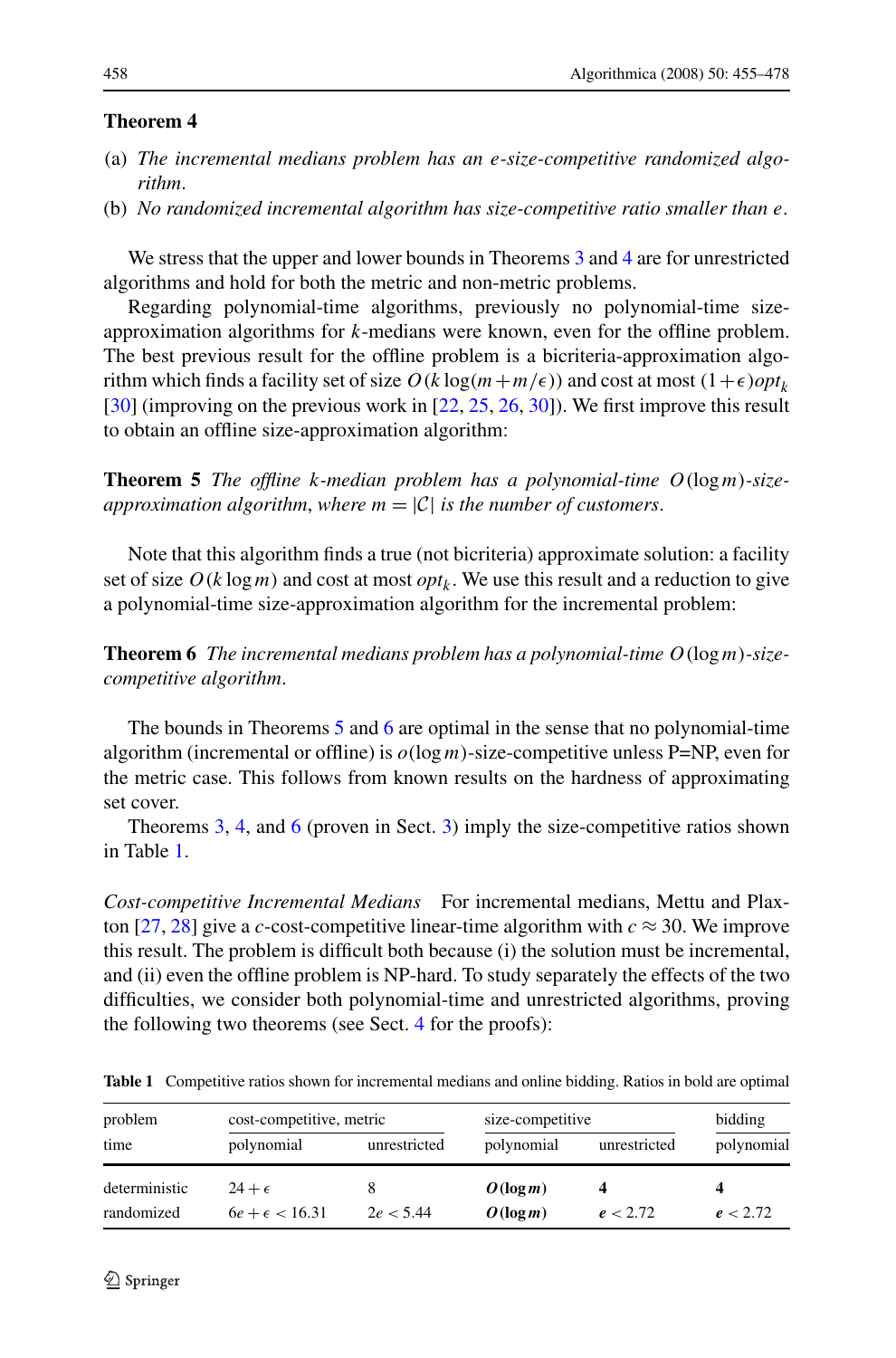### <span id="page-4-0"></span>**Theorem 7**

- (a) *The metric incremental medians problem has an* 8*-cost-competitive deterministic algorithm*.
- (b) *Suppose that the offline metric k-median problem has a polynomial-time ccost-approximation algorithm*. *Then the incremental medians problem has a polynomial-time* 8*c-cost-competitive deterministic algorithm*.

### **Theorem 8**

- (a) *The metric incremental medians problem has a* 2*e-cost-competitive randomized algorithm*.
- (b) *Suppose that the offline metric k-median problem has a polynomial-time ccost-approximation algorithm*. *Then the incremental medians problem has a polynomial-time* 2*ec-cost-competitive randomized algorithm*.

As it is known that there is a polynomial-time  $(3 + \epsilon)$ -cost-approximation algorithm for the metric *k*-median problem [\[2](#page-22-0), [3\]](#page-22-0), Theorems 7 and 8 imply the costcompetitive ratios shown in Table [1](#page-3-0).

Theorems 7 and 8 were recently and independently discovered by Lin, Nagarajan, Rajaraman and Williamson [[24\]](#page-23-0). For polynomial-time algorithms, they improve the cost-competitive ratios further to 16 and 4*e*, in the deterministic and randomized cases, respectively. (The general approach in [[24\]](#page-23-0) is based on the doubling method similar to ours; the improvements were accomplished using a Lagrangian-multiplierpreserving approximation for facility location.) They also generalize the approach to incremental versions of *k*-MST, *k*-vertex cover, *k*-set cover, facility location, and to hierarchical *k*-median.

*λ-Relaxed Metrics* Mettu and Plaxton show that their incremental medians algorithm also works in "*λ*-approximate" metric spaces, achieving cost-competitive-ratio  $O(\lambda^4)$  [\[27](#page-23-0), [28\]](#page-23-0). We get a similar result. Let  $\lambda \geq 1$ . We say that the cost function *d* is a *λ-relaxed metric* if  $d_{fy} \leq \lambda (d_{fx} + d_{xg} + d_{gy})$  for any facilities *f, g* and customers *x* and *y*. (This condition is somewhat less restrictive than the one in [[27,](#page-23-0) [28\]](#page-23-0). A related concept was studied in [\[14](#page-22-0)].) In Sect. [5,](#page-15-0) we prove that Theorems 7 and 8 generalize as follows:

# **Theorem 9**

- (a) *The incremental medians problem for λ-relaxed metrics has a deterministic algorithm with cost-competitive ratio* 8*λ*2.
- (b) *If the offline k-median problem for λ-relaxed metrics has a polynomial-time ccost-approximation algorithm*, *then the incremental version has a deterministic polynomial-time algorithm with cost-competitive ratio*  $8\lambda^2c$ .

# **Theorem 10**

(a) *The incremental medians problem for λ-relaxed metrics has a randomized algorithm with cost-competitive ratio* 2*eλ*2.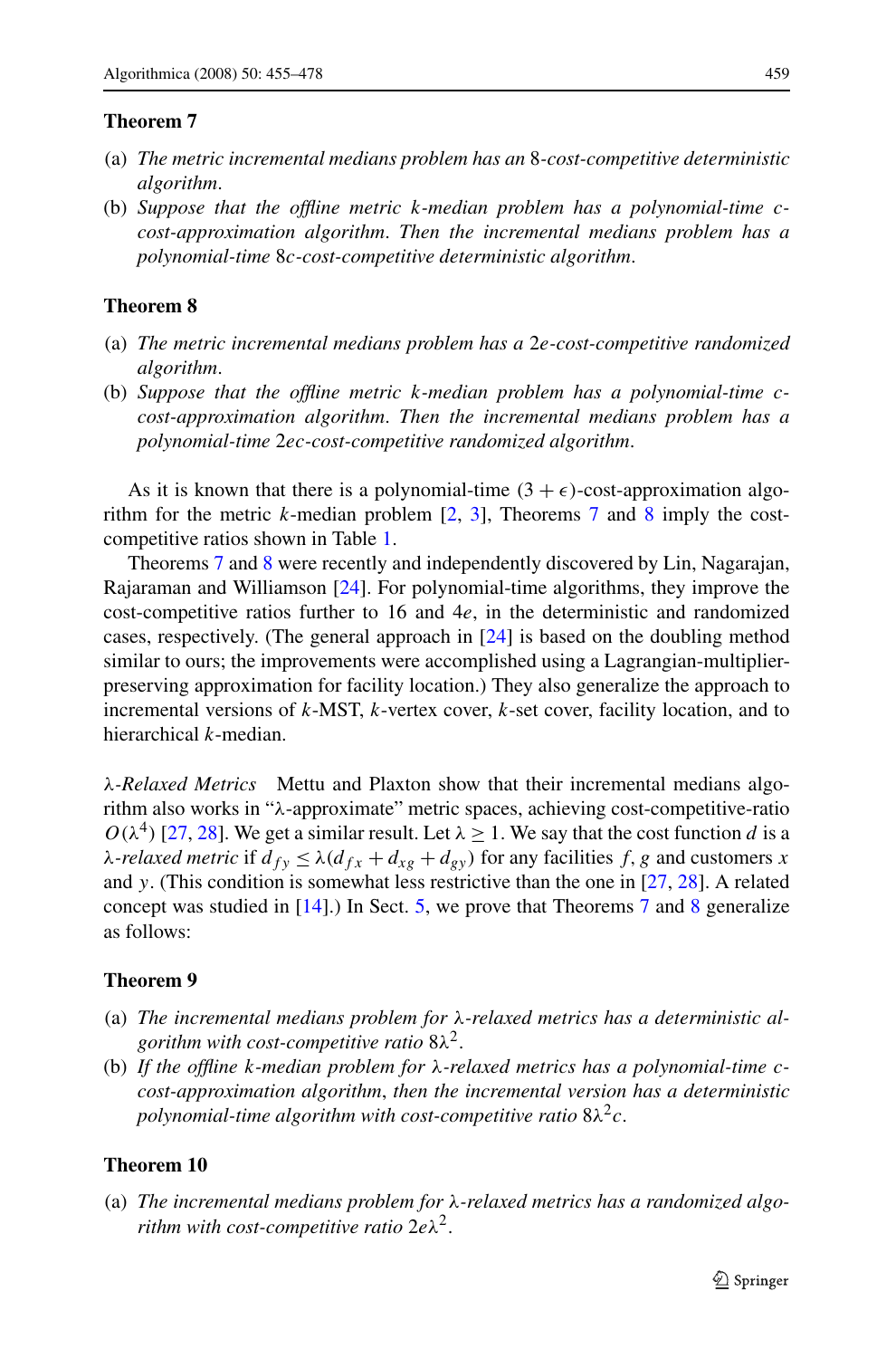<span id="page-5-0"></span>(b) *If the offline k-median problem for λ-relaxed metrics has a polynomial-time ccost-approximation algorithm*, *then the incremental version has a randomized polynomial-time algorithm with cost-competitive ratio*  $2e\lambda^2c$ .

*Incremental Fractional Medians* A *fractional k-median x* is a solution to the standard linear program relaxation for the *k*-median problem (see Sect. [6](#page-16-0)). In this linear program,  $x_{uf}$  specifies how much of the demand from customer  $u$  is served by facility *f*; thus we have a constraint  $\sum_{f \in \mathcal{F}} x_{uf} = 1$ . For each  $f \in \mathcal{F}$ , the *capacity required at*  $f$  is  $|x|_f = \max_{u \in C} x_{uf}$ , and the *total capacity* of  $x$  is  $|x| = \sum_{f \in \mathcal{F}} |x|_f$ . (Naturally, this corresponds to the cardinality of *x* in the integral case.) We require  $\sum_{u \in \mathcal{C}, f \in \mathcal{F}} d_{uf} x_{uf}.$ that  $|x| \leq k$ , and the objective is to minimize the cost of *x*, defined by  $cost(x) =$ 

For two fractional medians *x*, *x'*, we say that *x dominates x'* if  $|x'|_f \le |x|_f$  for each facility  $f \in \mathcal{F}$ . An *incremental fractional median* is defined by a sequence  $(x^k)_k$ of fractional *k*-medians, one for each  $k \in [n]$ , where each  $x^{k+1}$  dominates  $x^k$ , for  $k > n$ . This sequence is *c*-cost-competitive if  $cost(x^k) \leq c \cdot \overline{opt}_k$  for each *k*, where  $\overline{opt}_k$  is the minimum cost of any (non-incremental) fractional *k*-median.

To prove the theorem below (see Sect. [6\)](#page-16-0), we extend the proof of Theorem [8](#page-4-0) to the fractional case, then note that the randomized algorithm for the fractional problem can be derandomized without increasing the competitive ratio.

**Theorem 11** *If the distance function is metric then there is a deterministic polynomial-time algorithm that produces a* 2*e-cost-competitive incremental fractional median*.

One motivation for introducing fractional incremental medians (in addition to its own independent interest) is the possibility that the above theorem, or its improvements, could be used to improve the *c*-cost-competitive ratio for the integral case. Note that  $\overline{opt}_k \leq opt_k$ , so if we could somehow round a fractional *c*-competitive incremental median to an integral solution, giving up a factor of, say, 3 in the cost, then we would have a 3*c*-cost-competitive deterministic algorithm for incremental medians. (See [[4\]](#page-22-0) for a similar approach for online problems.) However, the ratio 2*e* above is insufficient for this, in that even with  $c = 2e$ , the resulting ratio  $3c = 6e$  is larger than the current best ratio of 16. Note that we are unlikely to lose less than a factor of 3 in rounding the fractional incremental median, as it is at least as hard as rounding a fractional *k*-median.

*The kl-Medians Problem* A natural question to ask is whether better competitive ratios are possible if the number of facilities can take only some limited number of values. As shown in [[27,](#page-23-0) [28\]](#page-23-0), no algorithm can be better than 2-competitive even when there are only two possible numbers of facilities, either 1 or *k*, for some large *k*.

For any  $1 \leq k < l \leq n$ , we define the *kl*-medians problem as the restricted version of the incremental medians problem where the number of facilities is either *k* or *l*. In Sect. [7,](#page-19-0) we determine almost exactly the competitive ratio of the *kl*-medians problem in the deterministic case: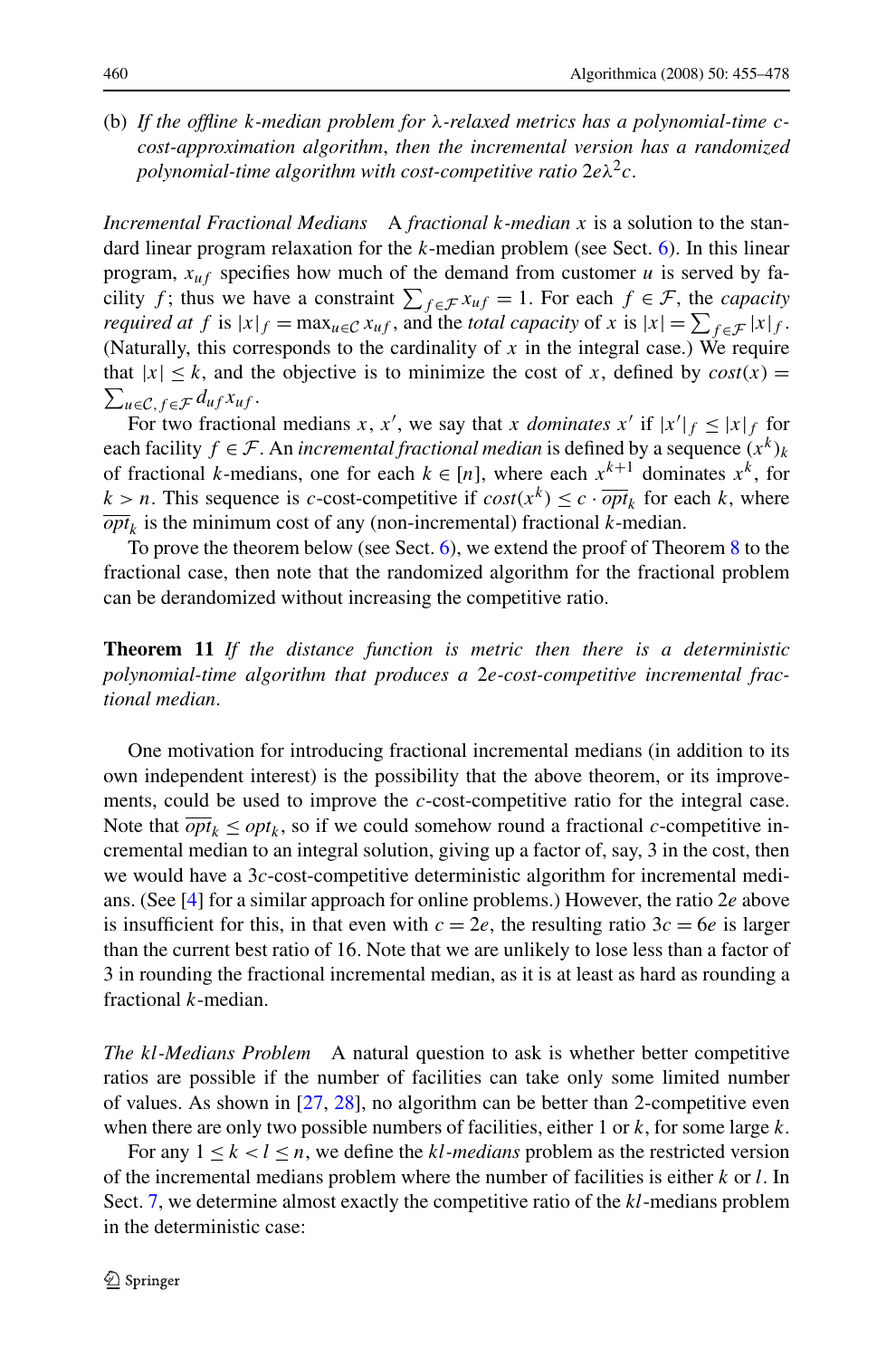<span id="page-6-0"></span>**Theorem 12** Let  $1 \leq k < l \leq n$ . (a) If the distance function is metric, then there is *a deterministic kl-median algorithm with cost-competitive ratio* 2 − 1*/l*, *and* (b) *no ratio better than*  $2 - 1/(l - k + 1)$  *is possible.* 

*Bicriteria Approximations* We say that an algorithm for the *k*-median problem is a *bicriteria (c,s)-approximation* algorithm if it approximates the cost within the ratio of *c* and the size within the ratio of *s*. Such bicriteria approximation algorithms for *k*-medians have been studied by many authors, [\[22](#page-23-0), [25](#page-23-0), [26,](#page-23-0) [30\]](#page-23-0). We remark without proof that, analogously to Theorem [7](#page-4-0) and Theorem [3,](#page-2-0) one can transform any offline polynomial-time bicriteria *(c,s)*-approximation algorithm into a polynomial-time *incremental* algorithm whose bicriteria performance guarantee is either  $(c, 4s)$  or  $(8c, s)$ . For example, for metric spaces, using the approximation results from [\[2](#page-22-0), [3](#page-22-0), [22](#page-23-0), [25](#page-23-0)] one can obtain incremental polynomial-time algorithms with the following respective bicriteria ratios:  $(3 + \epsilon, 4)$ ,  $(2 + \epsilon, 4(1 + 2\epsilon^{-1}))$ , and  $(1 + \epsilon, 4(3 + 5\epsilon^{-1})),$  where  $\epsilon > 0$ .

*Weighted Medians* It is quite easy to see that all of the results in this paper extend to the version of *k*-medians where customers are given non-negative weights. Denote by  $w_u$  the weight of  $u \in \mathcal{C}$ . In this generalization, the cost of a facility set *F* is defined by  $cost(F) = \sum_{u \in C} w_u d_{u}$ . The results on size-competitive algorithms can be further extended to the case where each facility  $f$  is assigned a weight  $w_f$ . The definition of the cost function remains the same. The value *k* represents now an upper bound on the allowed total facility weight  $\sum_{f \in F} w_f$ .

# **2 Online Bidding**

In this section we provide a complete analysis of online bidding by proving Theorems [1](#page-2-0) and [2](#page-2-0).

Throughout the paper,  $\mathbb{R}^+$  denotes the set of non-negative reals,  $\mathbb Z$  the set of integers, and  $\mathbb{N}^+$  the set of positive integers. For  $n \in \mathbb{N}^+$ , let  $[n] = \{1, 2, ..., n\}$ .

Given a universe U which is a closed subset of  $\mathbb{R}^+$ , an *online bidding* algorithm outputs a *bid set*  $\mathcal{B} \subseteq \mathcal{U}$ . Against a particular threshold  $T \in \mathcal{U}$ , the algorithm's cost is

$$
\sum \{b \in \mathcal{B} : b < T\} + \min \{b \in \mathcal{B} : b \geq T\}.
$$

The bid set B is  $\beta$ *-competitive* if, for any  $T \in \mathcal{U}$ , this cost is at most  $\beta T$ .

*Proof of Theorem [1](#page-2-0)(a)* We give a deterministic 4-competitive algorithm.

First, consider the case  $\mathcal{U} = \mathbb{R}^+$ . Define the algorithm to produce the set of bids  $\mathcal{B} = \{0\} \cup \{2^i : i \in \mathbb{Z}\}.$  If the threshold *T* is zero, the algorithm pays zero. For any other threshold  $T > 0$ , let p be such that  $T \in (2^{p-1}, 2^p]$ . The algorithm pays  $\sum_{i \leq p} 2^i = 2^{p+1} \leq 4T$ , and thus its competitive ratio is at most 4.

Next, we reduce the general case to the case  $\mathcal{U} = \mathbb{R}^+$ . Let B be a 4-competitive bid set for  $U = \mathbb{R}^+$ . For an arbitrary closed universe  $U' \subseteq \mathbb{R}^+$ , the algorithm produces the bid set

$$
\mathcal{B}' = \{\max(\mathcal{U}' \cap [0, b]): b \in \mathcal{B}\}.
$$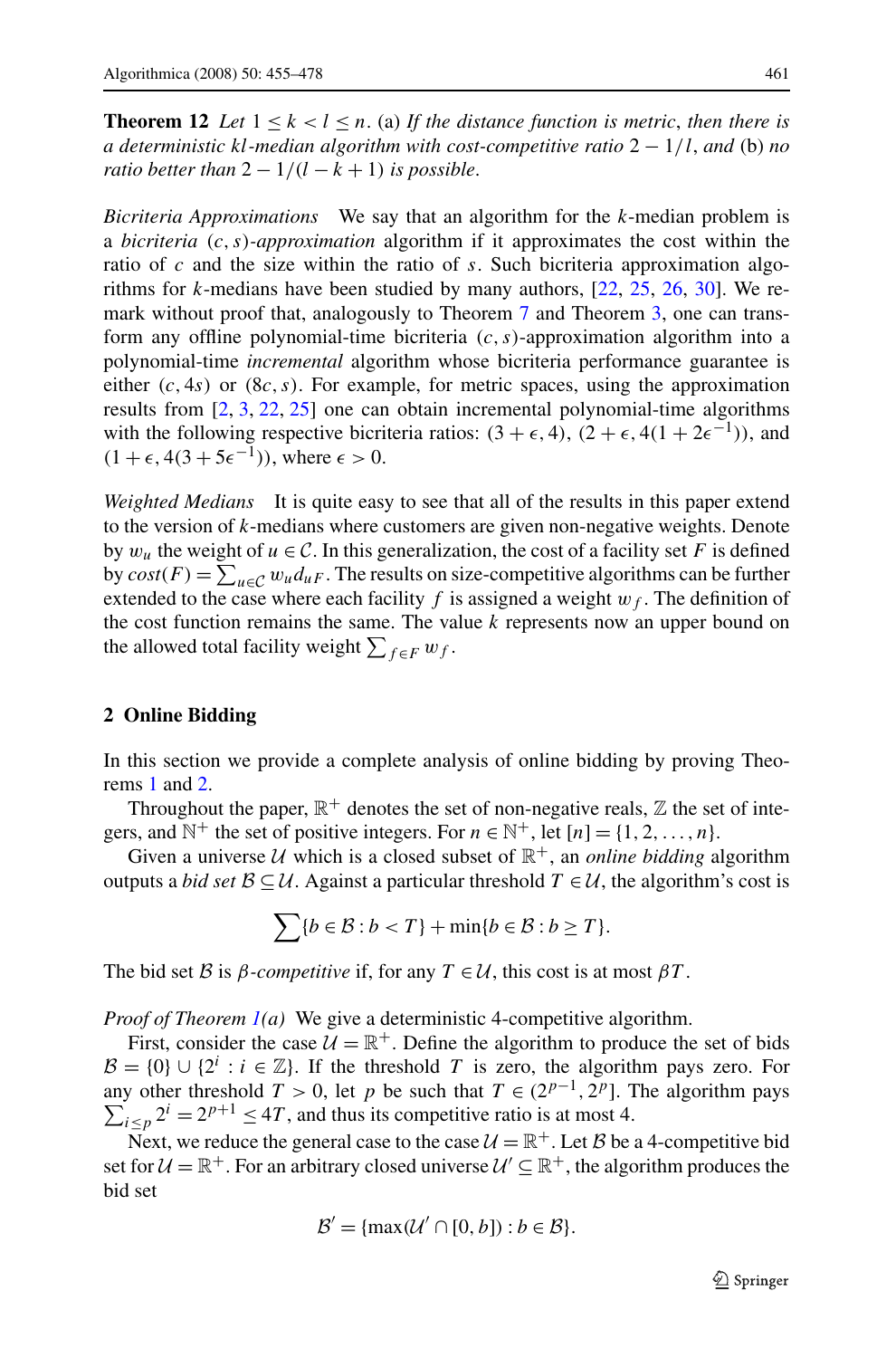<span id="page-7-0"></span>In other words, we replace each  $b \in \mathcal{B}$  with the maximum element in  $\mathcal{U}' \cap [0, b]$  (if any). The cost incurred against any threshold  $T \in \mathcal{U}'$  is at most the cost incurred when using the bid set B against the same threshold T. Thus, the bid set  $\mathcal{B}'$  is also 4-competitive.

Note that if  $U$  is finite then for the bid set  $B$  described in the previous paragraph, the corresponding bid set  $\mathcal{B}'$  can be computed in time polynomial in  $|\mathcal{U}|$ .

### *Proof of Theorem [1](#page-2-0)(b)* We give a randomized *e*-competitive algorithm.

First, we consider the case  $U = \mathbb{R}^+$ . The algorithm picks a real number  $\xi \in [0, 1)$ uniformly at random, then produces the set of bids  $\mathcal{B} = \{0\} \cup \{e^{\xi} e^{i} : i \in \mathbb{Z}\}.$ 

We now give the analysis of this algorithm. We first observe that for any integer *x*, the set  $\mathcal{L} = \{ln(b) : b \in \mathcal{B} - \{0\}\}\$  induces a uniform distribution in the interval  $[x, x + 1)$ , in the sense that  $[x, x + 1)$  contains exactly one element of  $\mathcal L$  and this element is uniformly distributed in  $[x, x + 1)$ . This immediately implies that the above property holds in fact for any real *x*.

Let  $T > 0$  be the threshold. For any constant  $\tau$ , by the paragraph above, we can equivalently describe the algorithm as producing the set of bids  $\mathcal{B} = \{0\} \cup \{e^{\xi + \tau + i} :$  $i \in \mathbb{Z}$  where  $\xi$  is distributed uniformly in [0, 1). In particular, we can take  $\tau = \ln(T)$ .

Let *b* be the random variable equal to the largest bid paid by the algorithm, defined by  $e^{\xi + \ln(T) + i - 1} < T \leq e^{\xi + \ln(T) + i} = b$ , or, in other words,  $e^{\xi + i - 1} < e^0 \leq e^{\xi + i} =$ *b/T*. Thus  $i = 0$  and  $b/T$  is distributed like  $e^{\xi}$  with  $\xi$  uniform in [0, 1). It follows that the expectation of *b* is  $T \int_0^1 e^z dz = T(e-1)$ , thus the expected total payment incurred by the algorithm is  $E[\sum_{i=0}^{\infty} be^{-i}] = E[b]e/(e-1) = eT$ , and the algorithm is *e*-competitive.

The general case, for an arbitrary closed universe, reduces to the case  $U = \mathbb{R}^+$  just as in the proof of Theorem  $1(a)$  $1(a)$  above.

# *Proof of Theorem [2\(](#page-2-0)a)* We now show a deterministic lower bound matching the upper bound.

In the simple case where  $U = \mathbb{N}^+$ , assume (towards a contradiction) that there exists an online algorithm with competitive ratio  $a < 4$ . Let  $B = \{b_i\}_{i \ge 1}$  be the bid set produced by the algorithm,  $s_j = \sum_{i=1}^j b_i$  and  $y_j = s_{j+1}/s_j$ , for  $j \ge 1$ . Against the threshold  $T = b_j + 1$ , the algorithm pays  $s_{j+1}$ . By our assumption,  $s_{j+1} \leq$  $a(b_j + 1) = a(s_j - s_{j-1} + 1)$  for all *j*. Rearranging, and using  $s_j \ge j$ , we get:

$$
(y_{j+1} - y_j)y_j \le -y_j^2 + a(s_{j+1} - s_j + 1)y_j/s_{j+1}
$$
  
=  $-y_j^2 + ay_j - a(1 - 1/s_j)$   
 $\le -y_j^2 + ay_j - a(1 - 1/j).$  (1)

For  $a < 4$  and *j* large enough, the discriminant  $a^2 - 4a(1 - 1/j)$  is negative, thus the last expression is negative, and so the sequence  $(y_i)$  is ultimately decreasing. As it is bounded below by 1, it converges to some limit *y* which, by continuity, must satisfy  $0 = (y - y)y \le -y^2 + ay - a$ —a contradiction, since  $-y^2 + ay - a < 0$  for  $0 < a < 4$  and any *y*.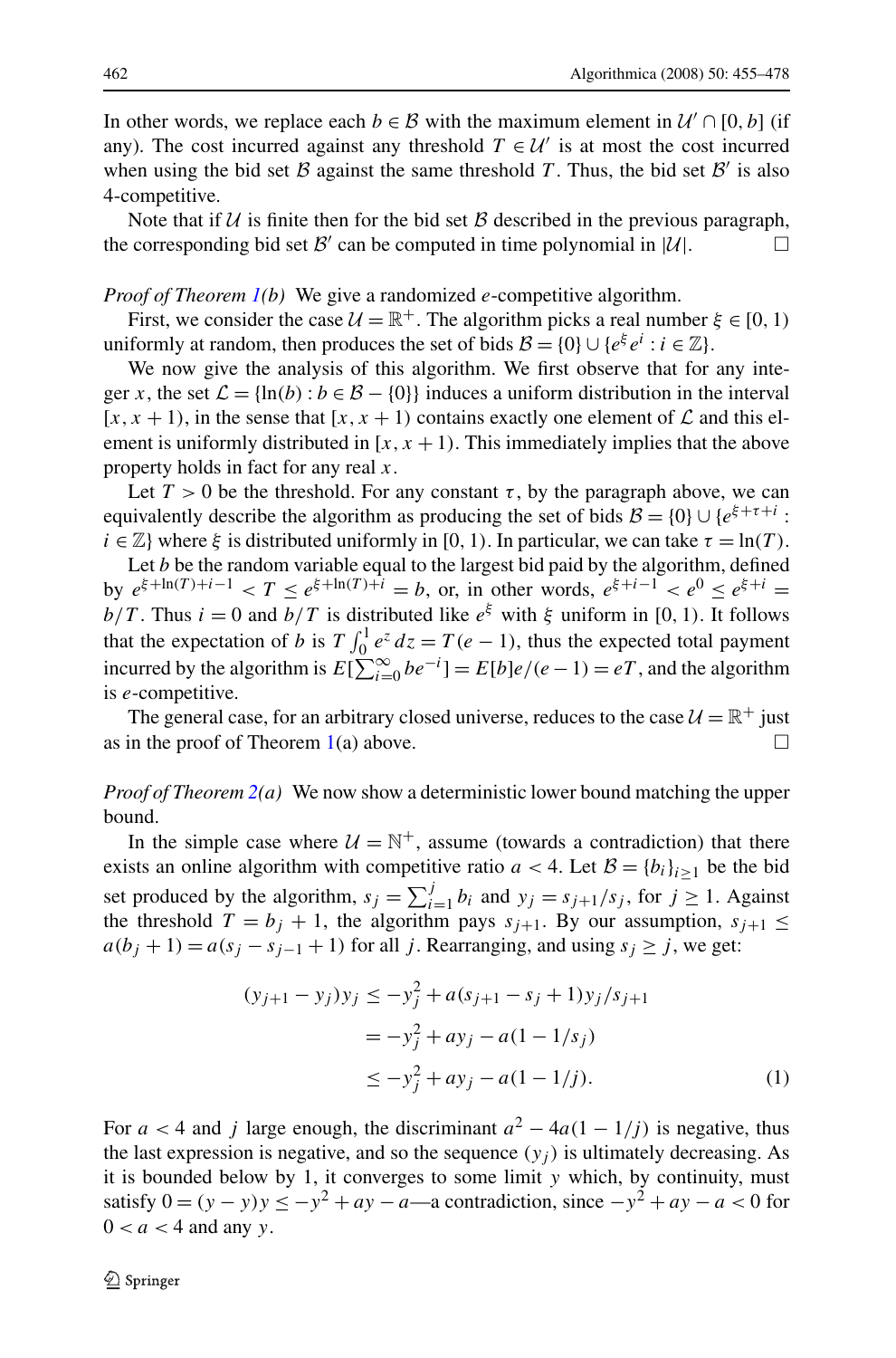<span id="page-8-0"></span>In the case when  $\mathcal{U} = [n]$ , for arbitrarily large *n*, the proof is similar but a bit more explicit. Let  $B = \{b_i\}_{i=1}^m$ . We start out the same. Note that  $s_{j+1} \le a(b_j + 1)$  implies  $s_{i+1} < 8s_i$ , and so  $y_i < 8$  for all  $j = 1, ..., m - 1$ .

Let *j*<sub>0</sub> be the smallest positive integer such that  $a^2 - 4a(1 - 1/j_0) = -\delta < 0$ . Inequality [\(1\)](#page-7-0) is valid for  $j = j_0, \ldots, m-2$ , so we have:

$$
(y_{j+1} - y_j)y_j \le \max_{y} (-y^2 + ay - a(1 - 1/j_0)) = -\delta/4.
$$

Since  $y_j \le 8$ , the above inequality implies that  $y_{j+1} - y_j \le -\delta/32$ . Therefore, for *j* = *j*<sub>0</sub>*,...,m* − 1, we have  $1 \le y_j \le y_{j_0} - (j - j_0) \delta / 32 \le 8 - (j - j_0) \delta / 32$ , so, in particular,  $m \le j_0 + 1 + 224/\delta$ . Since  $b_m = n$  (otherwise, B would not be competitive at all),  $b_1 \le 8$ , and  $b_{j+1} \le 8b_j$  for all  $j = 1, ..., m - 1$ , we get  $n \le 8^{j_0 + 1 + 224/8}$ , contradicting our assumption that *n* can be arbitrarily large.  $\Box$ 

*Proof of Theorem [2](#page-2-0)(b)* We now show a randomized lower bound matching the upper bound. The proof consists of the two lemmas below.

**Lemma 1** *Let*  $n \in \mathbb{N}^+$ *. Suppose that there are*  $\mu : [n] \to \mathbb{R}^+$  *and*  $\pi : [n] \to \mathbb{R}^+$  *that satisfy*

$$
\sum_{T=t}^{n} \frac{1}{T} \pi(T) \ge \frac{1}{b} \sum_{T=t}^{b} \mu(T) \quad \forall b, t : 1 \le t \le b \le n.
$$
 (2)

*Then any randomized β*-competitive online bidding algorithm for  $U = [n]$  must have

$$
\beta \ge \frac{\sum_{T=1}^{n} \mu(T)}{\sum_{T=1}^{n} \pi(T)}.
$$
\n(3)

*Proof* Consider a *β*-competitive randomized algorithm for U, and let  $B = \{b_1, b_2,$  $\ldots$ ,  $b_m$ } be the ordered (random) sequence of bids produced by the algorithm. Without loss of generality,  $b_m = n$ .

For  $t \leq b$ , let  $X(t, b)$  be the characteristic function of the event that  $t - 1$  and *b* are consecutive elements of  $\{0\} \cup \mathcal{B}$ . The algorithm pays  $\sum_{t \leq T} \sum_{b} bX(t, b)$  against threshold *T*. Since it is  $\beta$ -competitive, this is at most  $\beta T$  in expectation. Since the algorithm only stops when reaching a bid greater than or equal to  $T$ , we must always have  $\sum_{t,b:t \leq T \leq b} X(t,b) \geq 1$ . Hence, together with  $\beta$ , the expectation  $x(t,b)$  of  $X(t, b)$  must form a feasible solution to the following linear program (LP):

minimize<sub>$$
\beta
$$</sub>,  $\beta$  subject to 
$$
\begin{cases} \beta - \sum_{b=1}^{n} \frac{b}{T} \sum_{t=1}^{T} x(t, b) \ge 0 & \forall T \in [n], \\ \sum_{b=T}^{n} \sum_{t=1}^{T} x(t, b) \ge 1 & \forall T \in [n], \\ x(t, b) \ge 0 & \forall t, b \in [n]. \end{cases}
$$

Thus, the value of (LP) is a lower bound on the optimal competitive ratio of the randomized algorithm. To get a lower bound on the value of (LP), we use the dual (DLP) (where the dual variables  $\pi(T)$  correspond to the first set of constraints and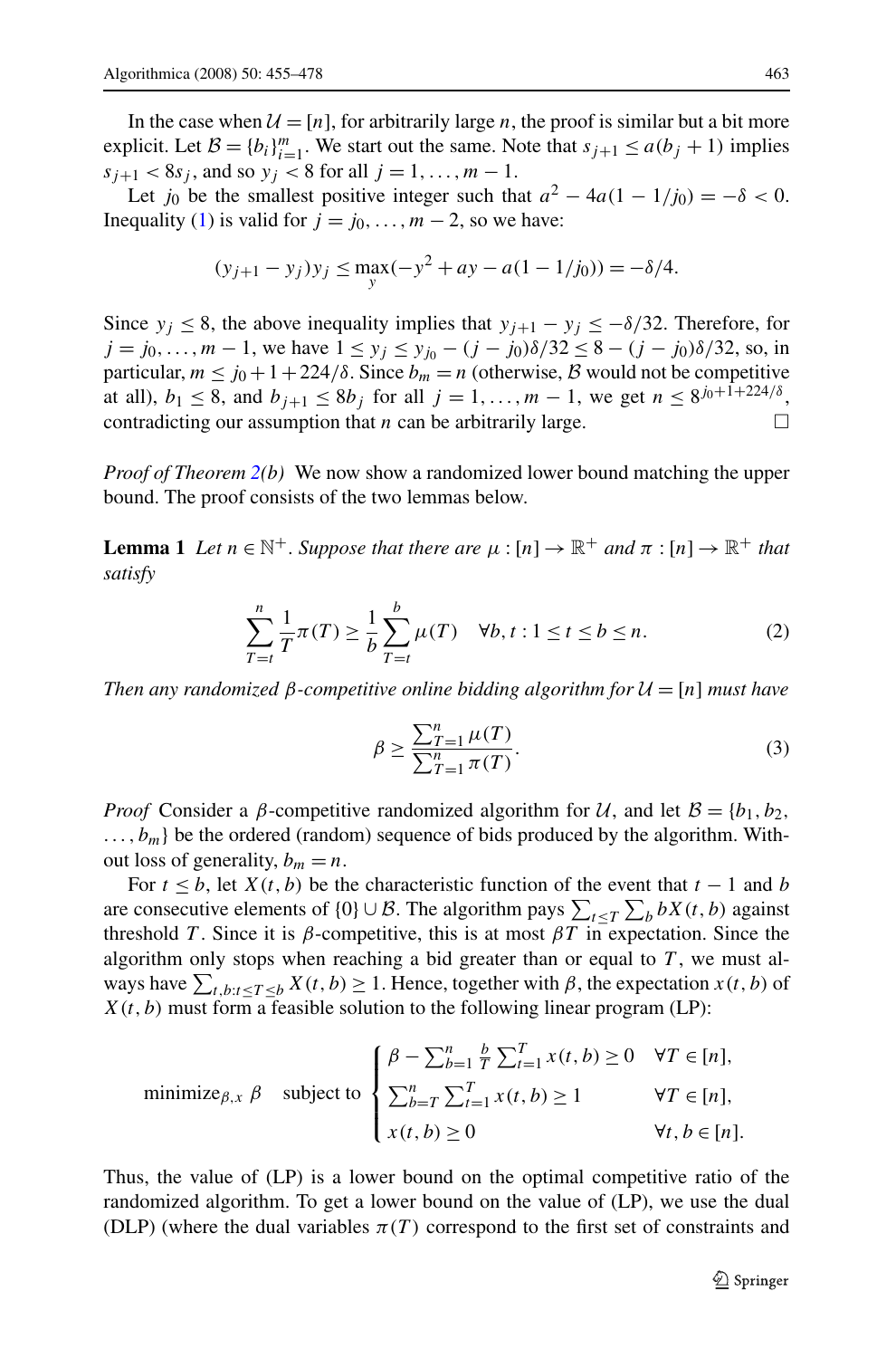<span id="page-9-0"></span> $\mu(T)$  to the second set of constraints):

$$
\text{maximize}_{\mu,\pi} \sum_{T=1}^{n} \mu(T) \quad \text{subject to } \begin{cases} \sum_{T=1}^{n} \pi(T) \leq 1, \\ \sum_{T=t}^{b} \mu(T) - \sum_{T=t}^{n} \frac{b}{T} \pi(T) \leq 0 & \forall t, b \in [n], \\ \mu(T), \pi(T) \geq 0 & \forall T \in [n]. \end{cases}
$$

Now, given any  $\mu$  and  $\pi$  meeting the condition of the lemma, if we scale  $\mu$ and  $\pi$  by dividing by  $\sum_{T} \pi(T)$ , we get a feasible dual solution whose value is  $\sum_{T} \mu(T) / \sum_{T} \pi(T)$ , and the lemma follows.

**Lemma 2** *There exist*  $\mu : [n] \to \mathbb{R}^+$  *and*  $\pi : [n] \to \mathbb{R}^+$  *satisfying Condition* [\(2](#page-8-0)) *of Lemma* [1](#page-8-0) *and such that*  $\sum_{T=1}^{n} \mu(T) / \sum_{T=1}^{n} \pi(T) \geq (1 - o(1))e$  *as*  $n \to \infty$ .

*Proof* Fix *U* arbitrarily large and let  $n = [U^2 \log U]$ . Let  $\alpha > 0$  be a constant to be determined later. We will choose  $\alpha$  so that Condition [\(2](#page-8-0)) holds, and then show that the corresponding lower bound is  $e(1 - o(1))$  as  $U \rightarrow \infty$ . Define

$$
\mu(T) = \begin{cases} \alpha/T & \text{if } U \le T \le U^2, \\ 0 & \text{otherwise} \end{cases} \quad \text{and} \quad \pi(T) = \begin{cases} 1/T & \text{if } U \le T \le U^2 \log U, \\ 0 & \text{otherwise.} \end{cases}
$$

If  $t > U^2$  $t > U^2$ , then the right-hand side of Condition (2) has value 0, so the condition holds trivially. On the other hand, since  $\pi(T)$  and  $\mu(T)$  are zero for  $T < U$ , if the condition holds for  $t = U$ , then it also holds for  $t < U$ . So, we need only verify the condition for *t* in the range  $U \le t \le U^2$ . The expression on the left-hand side of [\(2](#page-8-0)) then has value

$$
\sum_{T=t}^{U^2 \log U} \frac{1}{T^2} \ge \int_t^{1+U^2 \log U} \frac{1}{T^2} dT = \frac{1}{t} - \frac{1}{1+U^2 \log U}
$$

$$
\ge \frac{1}{t} \left(1 - \frac{U^2}{1+U^2 \log U}\right) \ge \frac{1}{t} (1 - o(1)).
$$

In comparison, the expression on the right-hand side has value at most

$$
\max_{b \ge t} \frac{1}{b} \sum_{T=t}^{b} \frac{\alpha}{T} \le \alpha \max_{b \ge t} \frac{1}{b} \int_{t-1}^{b} \frac{1}{T} dT = \alpha \max_{b \ge t} \frac{1}{b} \ln \frac{b}{t-1} = \frac{\alpha}{e t (1 - o(1))}.
$$

(The second equation follows by calculus, for the maximum occurs when  $b =$  $e(t-1)$ .) Thus, Condition ([2\)](#page-8-0) is met for  $\alpha = (1 - o(1))e$ . Denoting by  $H_i$  the *j*th harmonic number, we have  $H_j = (1 + o(1)) \ln(j)$ . Using this and the bounds derived above we get

$$
\frac{\sum_T \mu(T)}{\sum_T \pi(T)} = \frac{\sum_{T=U}^{U^2} \alpha/T}{\sum_{T=U}^{U^2 \log U} 1/T}
$$

 $\mathcal{D}$  Springer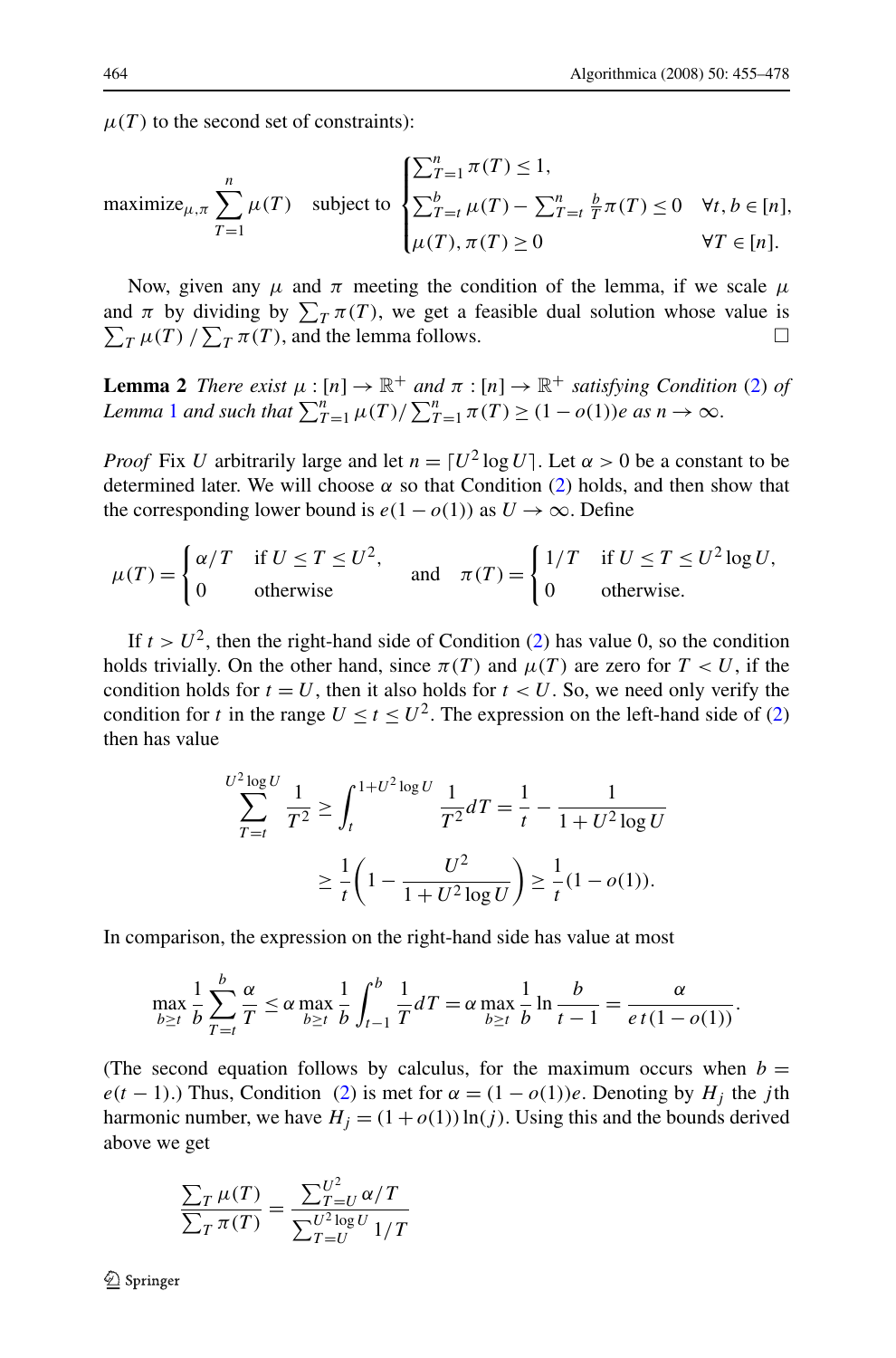$$
= (1 - o(1))e \cdot \frac{H_{U^2} - H_{U-1}}{H_{U^2 \log U} - H_{U-1}}
$$
  
\n
$$
\geq (1 - o(1))e \cdot \frac{\ln(U^2/(U - 1))}{\ln((U^2 \log U)/(U - 1))} \geq (1 - o(1))e
$$

<span id="page-10-0"></span>completing the proof of the lemma.  $\Box$ 

Using the functions  $\mu$  and  $\pi$  from Lemma [2](#page-9-0) in Lemma [1](#page-8-0), we obtain a lower bound of  $\beta \ge (1 - o(1))e$  on the competitive ratio, and Theorem [2](#page-2-0) follows.

### **3 Incremental Size-Competitive Medians**

In this section we prove Theorems [3](#page-2-0), [4](#page-3-0), [5](#page-3-0), and [6.](#page-3-0) The proofs are based on the reduction shown in the next lemma. We show that from a *β*-competitive algorithm for online bidding, and a *c*-size-approximation algorithm for the offline *k*-median problem, we can construct a *cβ*-size-competitive algorithm for the incremental medians problem. This reduction works even for the non-metric case. The reduction takes polynomial time, so, if the offline size-approximation algorithm runs in polynomial time, the reduction yields a polynomial-time size-competitive algorithm. Likewise, if the online bidding algorithm is randomized then the size-competitive algorithm will be randomized.

**Lemma 3** *Assume that for each*  $k$  *we have a set of facilities*  $F_k^*$  *of size at most sk and cost at most opt<sub>k</sub>*. *Let*  $\beta \geq 1$ .

*Suppose that there exists a* (*randomized*) *polynomial-time β-competitive algorithm for online bidding*. *Then*, *in* (*randomized*) *polynomial time*, *we can compute an* incremental *solution*  $\bar{F} = (F_1, \ldots, F_n)$  *where each*  $F_k$  *has cost at most opt<sub>k</sub> and* (*expected*) *size at most βsk*.

*Proof* We give the proof for the deterministic case. (The proof in the randomized setting is an easy extension, and we omit it.) Let  $\mathcal{U} = [n]$  and take  $\mathcal{B}$  to be the set of bids used by the *β*-competitive online bidding algorithm for universe  $U$ . Let  $B_k$ be the set of bids issued against threshold  $T = k$ . We define  $F_k = \bigcup_{b \in \mathcal{B}_k} F_b^*$ . Note that  $\mathcal{B}_i \subseteq \mathcal{B}_{i+1}$  for all  $j < n$ , and so  $\overline{F}$  is indeed an incremental solution. Further,  $F_k$ contains  $F_b^*$  for some  $b \ge k$ , so  $cost(F_k) \le cost(F_b^*) \le opt_b \le opt_k$ . Finally,  $|F_k| \le$  $\sum_{b \in \mathcal{B}_k} |F_b^*| \leq \sum_{b \in \mathcal{B}_k} s b \leq s \beta k$  since  $\beta$  is  $\beta$ -competitive.

*Proof of Theorems [3](#page-2-0)(a) and [4\(](#page-3-0)a)* By Theorems [1](#page-2-0)(a), and [2\(](#page-2-0)a), there are deterministic and randomized algorithms for online bidding with competitive ratios of 4 and *e*, respectively. Using these online bidding algorithms, and taking each  $F_k^*$  to be the optimal *k*-median, the reduction in Lemma 3 gives a 4-size-competitive deterministic algorithm and an *e*-size-competitive randomized algorithm for incremental medians.  $\Box$ 

Next, we turn our attention to the proof of Theorem [3](#page-2-0)(b), our lower bound on the size-competitiveness of unrestricted algorithms for incremental medians. We do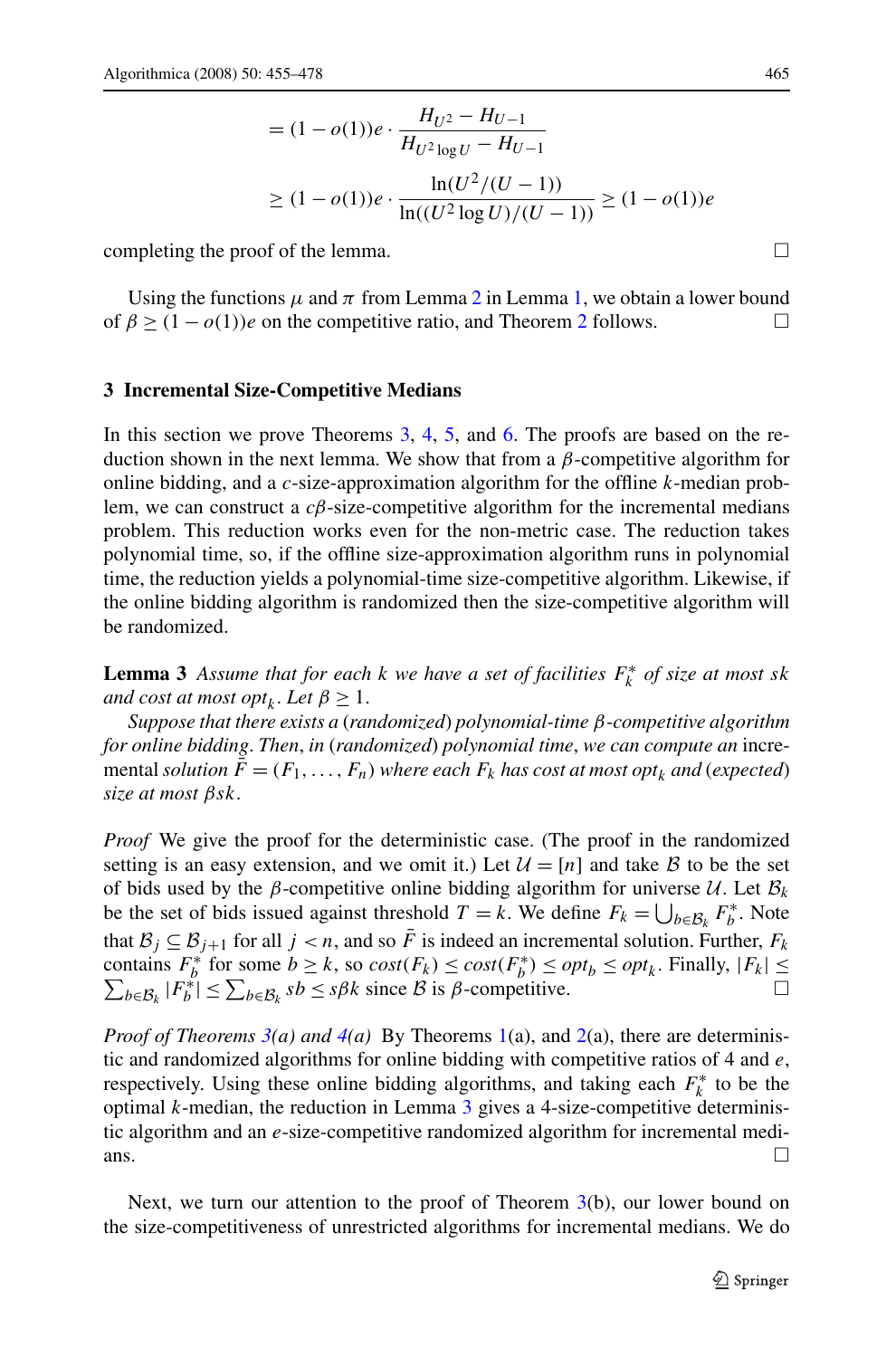<span id="page-11-0"></span>this by showing the converse of the reduction in Lemma [3.](#page-10-0) That is, we show that competitive online bidding reduces to size-competitive incremental medians:

**Lemma 4** Let  $s \geq 1$  and assume that, for incremental medians (metric or not), there *is a* (*possibly randomized*) *s-size-competitive algorithm*. *Then*, *for any integer n*, *there is a (randomized) s-competitive algorithm for online bidding with*  $\mathcal{U} = [n]$ .

*Proof* We give the proof in the deterministic setting. (The proof in the randomized setting is an easy extension, and we omit it.) For any arbitrarily large *m*, we construct a set C of customers, a set F of facilities, and a metric distance function  $d_{uf}$ , for  $u \in \mathcal{C}$ and *f*  $\in \mathcal{F}$ . The facility set  $\mathcal{F}$  will be partitioned into disjoint sets  $M_1, M_2, \ldots, M_m$ , where  $|M_k| = k$  for each k, with the following property:

*(*∗*)* For all *k*, and for every set *F* of facilities, if *cost(F)* ≤ *cost(Mk)* then there exists  $\ell \geq k$  such that  $M_{\ell} \subseteq F$ .

Notice that the condition (\*) implies that  $cost(M_k) > cost(M_{k+1})$  for  $k < m$ , and that each  $M_k$  is the unique optimum  $k$ -median.

Assume for the moment that there exists such a metric space, and consider an *s*-size-competitive incremental median  $\bar{F} = (F_1, \ldots, F_m)$  for it. This means that for each *k* we have  $|F_k| \leq \beta k$  and that  $F_k$  satisfies condition (\*).

Let  $\mathcal{B} = \{k : M_k \subseteq F_k\}$ . We show that  $\mathcal{B}$  is an *s*-competitive bid set for universe  $U = [m]$ . For  $k = m$ ,  $(*)$  implies that  $M_m \subseteq F_m$ , and thus  $B \neq \emptyset$ . Against any threshold  $T \in [m]$ , the total of the bids paid will be

$$
C = \sum \{k : k < T, M_k \subseteq F_k\} + \min \{\ell : \ell \geq T, M_\ell \subseteq F_\ell\}.
$$

Now,  $\sum \{k : k < T, M_k \subseteq F_k\} \leq \sum \{k : k < T, M_k \subseteq F_T\}$  since  $\overline{F}$  is a nested sequence. Similarly, we have  $\min\{\ell : \ell \geq T, M_{\ell} \subseteq F_{\ell}\}\leq \min\{\ell : \ell \geq T, M_{\ell} \subseteq F_T\}.$ Note that by  $(*)$ ,  $M_{\ell} \subseteq F_T$  for some  $\ell \geq T$ , so the minimum on the right is welldefined for  $T \in [m]$ . Thus we can bound the cost of  $\beta$  as follows:

$$
C \leq \sum \{k : k < T, M_k \subseteq F_T\} + \min \{\ell : \ell \geq T, M_\ell \subseteq F_T\}
$$
\n
$$
= \sum \{ |M_k| : k < T, M_k \subseteq F_T\} + \min \{ |M_\ell| : \ell \geq T, M_\ell \subseteq F_T\}
$$
\n
$$
\text{because } |M_k| = k
$$
\n
$$
\leq \sum \{ |M_k| : M_k \subseteq F_T\}
$$
\n
$$
\leq |F_T| \quad \text{since the } M_k \text{'s are disjoint}
$$
\n
$$
\leq sT \quad \text{since } \bar{F} \text{ is } s\text{-size-competitive.}
$$

Thus, the bid set B is *s*-competitive for universe  $\mathcal{U} = [m]$ .

We now present the construction of the metric space satisfying condition *(*∗*)*. Let  $\mathcal{C} = [1] \times [2] \times \ldots \times [m]$ , that is, C is the set of integer vectors  $\bar{u} = (u_1, u_2, \ldots, u_m)$ where  $u_{\ell} \in [\ell]$  for all  $\ell = 1, 2, ..., m$ . For each  $\ell \in [m]$ , introduce a set  $M_{\ell} =$  ${f_{\ell,1}, f_{\ell,2}, \ldots, f_{\ell,\ell}}$ , and for each node  $\bar{u}$  in C, connect  $\bar{u}$  to  $f_{\ell,u_{\ell}}$  with an edge of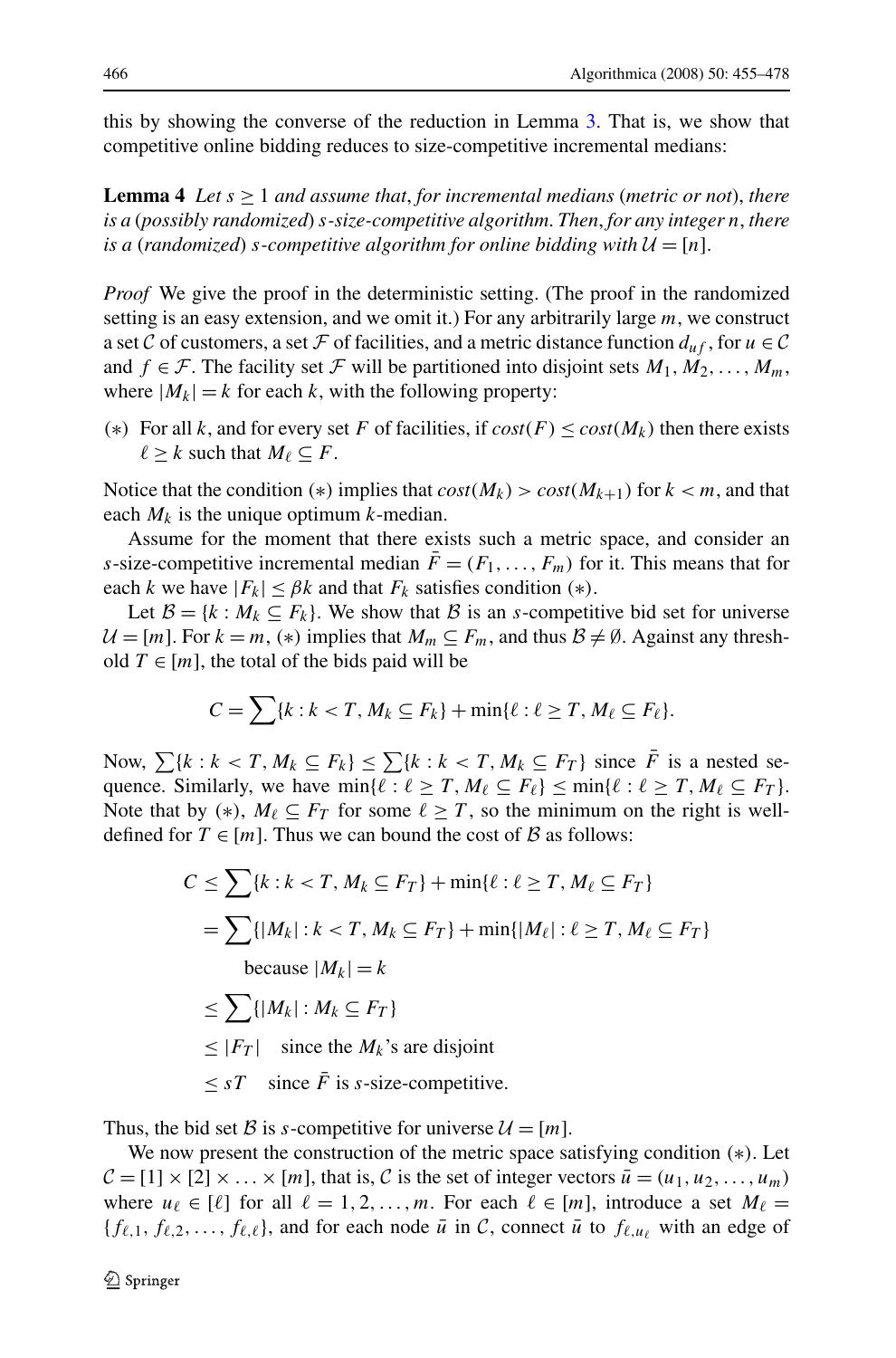length  $\delta_{\ell} = 1 + (m!)^{-\ell}$ . The set of facilities is  $\mathcal{F} = \bigcup_{\ell=1}^{m} M_{\ell}$ . All distances between points in  $\mathcal{C} \cup \mathcal{F}$  other than those specified above are determined by shortest-path lengths. Since  $1 < \delta_\ell \leq 2$  for all  $\ell$ , the resulting distance function satisfies the triangle inequality.

We have  $cost(M_i) = m! \delta_i$  for each  $j \in [m]$ . We prove  $(*)$  by contradiction. Fix some index *j* and consider a set  $F \subseteq \mathcal{F}$  that does not contain  $M_{\ell}$  for any  $\ell \geq j$ : for each  $\ell \geq j$  there is  $i_{\ell} \leq \ell$  such that  $f_{\ell, i_{\ell}} \notin F$ . Define a customer  $\bar{u}$  as follows:  $u_i = 1$  for  $\ell = 1, \ldots, j - 1$  and  $u_i = i_\ell$  for  $\ell = j, \ldots, m$ . Then the facility  $f_{\ell,i} \in F$ serving this  $\bar{u}$  must have  $\ell < j$  or  $i \neq i_{\ell}$ . Either way, it is at distance at least  $\delta_{j-1}$ from  $\bar{u}$ . Since every other customers pays strictly more than 1, we get  $cost(F)$  >  $m! - 1 + \delta_{i-1} = m! \delta_i = cost(M_i)$ —a contradiction.  $\Box$ 

*Proof of Theorems [3\(](#page-2-0)b) and Theorem [4](#page-3-0)(b)* Lemma [4](#page-11-0) and the lower bounds for online bidding in Theorem [2](#page-2-0) immediately imply Theorems  $3(b)$  $3(b)$  and  $4(b)$  $4(b)$ .

Next we turn attention to polynomial-time algorithms. First, we prove Theorem [5](#page-3-0)—that there exists a polynomial-time *O(*log*m)*-size-approximation algorithm for the offline problem. We will give a polynomial-time algorithm that, given *k* and a problem instance, finds a facility set of size  $O(k \log m)$  and cost at most *opt<sub>k</sub>*. (Here  $m = |\mathcal{C}|$  is the number of customers.)

*Proof of Theorem [5](#page-3-0)* Without loss of generality, we assume that each customer has distance 0 to its closest facility. (Otherwise, for each customer *u* we can subtract  $d_u$   $\mathcal{F}$ from the distance  $d_{uf}$  to each facility. This decreases the cost of each facility set by a uniform amount, so any solution having optimal cost in the modified instance will also have optimal cost in the original instance.)

The algorithm first runs the bicriteria approximation algorithm from [\[30](#page-23-0)] that, in time  $O(k(m+n)\log(m/\epsilon))$ , finds a facility set of size  $O(k\log(m+m/\epsilon))$  and cost at most  $(1+\epsilon)$ *opt<sub>k</sub>*. This algorithm is run with  $\epsilon = 1/m$ . As a result, we obtain a facility set *F* of size  $O(k \log m)$  and cost at most  $(1 + 1/m)$ *opt<sub>k</sub>*. We then greedily add to *F* a single facility *f* that minimizes  $cost(F \cup \{f\})$ . The algorithm returns  $F \cup \{f\}$ .

To finish, we show that the facility set  $F \cup \{f\}$  has size  $O(k \log m)$  and cost at most  $opt_k$ . The size bound is immediate from the size bound on  $F$ . To show the cost bound, note that if we add to  $F$ , for the customer contributing the maximum amount to the current cost, the closest facility  $f$  to that customer, the cost for that customer would decrease to 0. (Recall our assumption that  $d_u\mathcal{F} = 0$  for each customer *u*.) Thus, adding this *f* decreases the overall cost by at least the current cost times  $1/m$ , and we get  $cost(F \cup \{f\})$  ≤  $(1 - 1/m)cost(F)$  ≤  $(1 - 1/m)(1 + 1/m)opt_k$  ≤  $opt_k$ .  $\Box$ 

By the reduction in Lemma [3,](#page-10-0) this gives a polynomial-time size-approximation algorithm for the incremental problem:

*Proof of Theorem* [6](#page-3-0) By Theorem [1](#page-2-0)(a), there is a deterministic polynomial-time algorithm for online bidding with competitive ratio  $O(1)$ . Using this online bidding algo-rithm, and using Theorem [5](#page-3-0) to compute an  $O(\log m)$ -size-approximate *k*-median  $F_k^*$ for each *k*, the reduction in Lemma [3](#page-10-0) gives an  $O(log m)$ -size-competitive deterministic polynomial-time algorithm for incremental medians.  $\Box$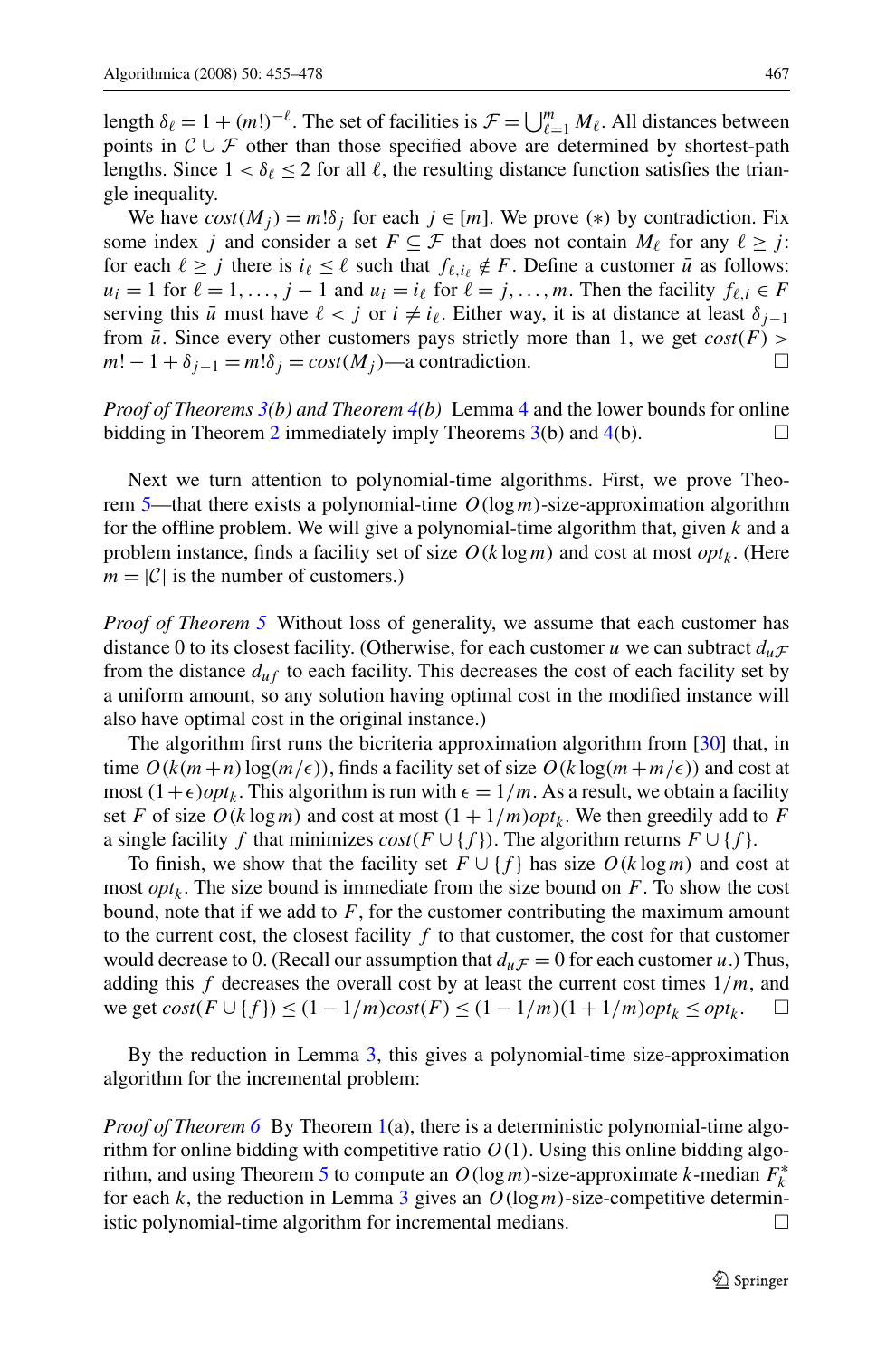### <span id="page-13-0"></span>**4 Incremental Cost-Competitive Medians**

In this section we prove Theorems [7](#page-4-0) and [8](#page-4-0).

In the analysis we will use the following fact, whose proof can be found in [\[12](#page-22-0)] and is also implicit in [\[19](#page-22-0)]. (See also Sects. [5](#page-15-0) and [6](#page-16-0) for generalizations with proofs.) Given two sets of facilities *A* and *B*, let  $\Gamma(A, B)$  be a set  $C \subseteq B$  of cardinality at most |*A*| defined as follows. For each facility  $g \in A$ , choose a single customer  $r(g) \in C$  to be defined shortly, and let f be the facility of B serving  $r(g)$ . We define C to be the set of such *f*'s as *g* spans *A*, where  $r(g)$  is chosen so as to minimize  $d_{gr(g)} + d_{r(g)}f$ .

It will be convenient to introduce distances between facilities: given two  $f, g \in \mathcal{F}$ , let  $d_{fg} = \min_{x \in \mathcal{C}} (d_{fx} + d_{xg})$ . For  $f \in \mathcal{F}$  and  $F \subseteq \mathcal{F}$ , define the distance from f to *F* by  $d_{fF} = \min_{g \in F} d_{fg}$ . In other words, in order to define *C*, for each  $a \in A$  we add to *C* an element of *B* closest to *a*.

**Fact 1** *Let*  $1 \leq h \leq k \leq n$ , *and assume that the distance function is metric. Consider an h*-median A and a *k*-median B, and let  $C = \Gamma(A, B)$ . Then  $|C| \leq h$ , and C is a *subset of B such that for every customer u we have*  $d_{\mu C} \leq 2d_{\mu A} + d_{\mu B}$ .

This implies  $cost(C) \leq cost(B) + 2cost(A)$ .

To prove Theorems [7](#page-4-0) and [8,](#page-4-0) the argument is based on another reduction from incremental medians to online bidding, presented in the lemma below. This implies the theorems.

**Lemma 5** *Consider an instance of the metric medians problem*. *Assume that for each k* we have a set of facilities  $F_k^*$  of size at most *k* and cost at most  $c \cdot opt_k$ . Let  $\beta \geq 1$ . *Assume that we have a* (*randomized*) *polynomial-time β-competitive algorithm for online bidding*. *Then in* (*randomized*) *polynomial time we can compute an* incremental *solution*  $\bar{F} = (F_1, \ldots, F_n)$ , where each  $F_k$  has size at most k and (expected) cost *at most*  $2βc \cdot opt_k$ .

*Proof* Without loss of generality  $cost(F_k^*) \geq cost(F_{k+1}^*)$  for all  $k < n$ . The algorithm constructs the incremental solution  $\overline{F}$  from  $F_1^*, \ldots, F_n^*$  in several steps. First, fix some indices  $1 = \kappa(1) < \kappa(2) < \cdots < \kappa(m)$  by a method to be described later, and let  $K \subset [n]$  denote the set of indices.

Next, compute the sets  $F_{\kappa(i)}$  as follows.  $F_{\kappa(m)} = F_{\kappa(m)}^*$ . For  $i = m - 1, m - 1$ 2,..., 1, inductively define  $F_{\kappa(i)}$  to contain the facilities within  $F_{\kappa(i+1)}$  that are "closest" to  $F^*_{\kappa(i)}$  in the following sense. With the  $\Gamma(\cdot, \cdot)$  notation seen above, we define  $F_{\kappa(i)} = \tilde{\Gamma}(F^*_{\kappa(i)}, F_{\kappa(i+1)}).$  Directly from the definition,  $|F_{\kappa(i)}| \leq |F^*_{\kappa(i)}| \leq \kappa(i).$ 

Finally, for indices  $k \notin \mathcal{K}$ , define  $F_k = F_{\kappa(i)}$ , where *i* is maximum such that  $\kappa(i) \leq k$  (this *i* is well defined, since  $\kappa(1) = 1$ .) Obviously,  $|F_k| \leq \kappa(i) \leq k$ . To complete the construction, it remains to describe how to compute  $K$ , which we momentarily defer.

To analyze the cost, for a given *k*, let *i* be maximum such that  $\kappa(i) \leq k$ . From the definition of  $F_{\kappa(i)}$  and Fact 1 summed over all  $u \in \mathcal{C}$ , we have:  $cost(F_{\kappa(i)}) \le$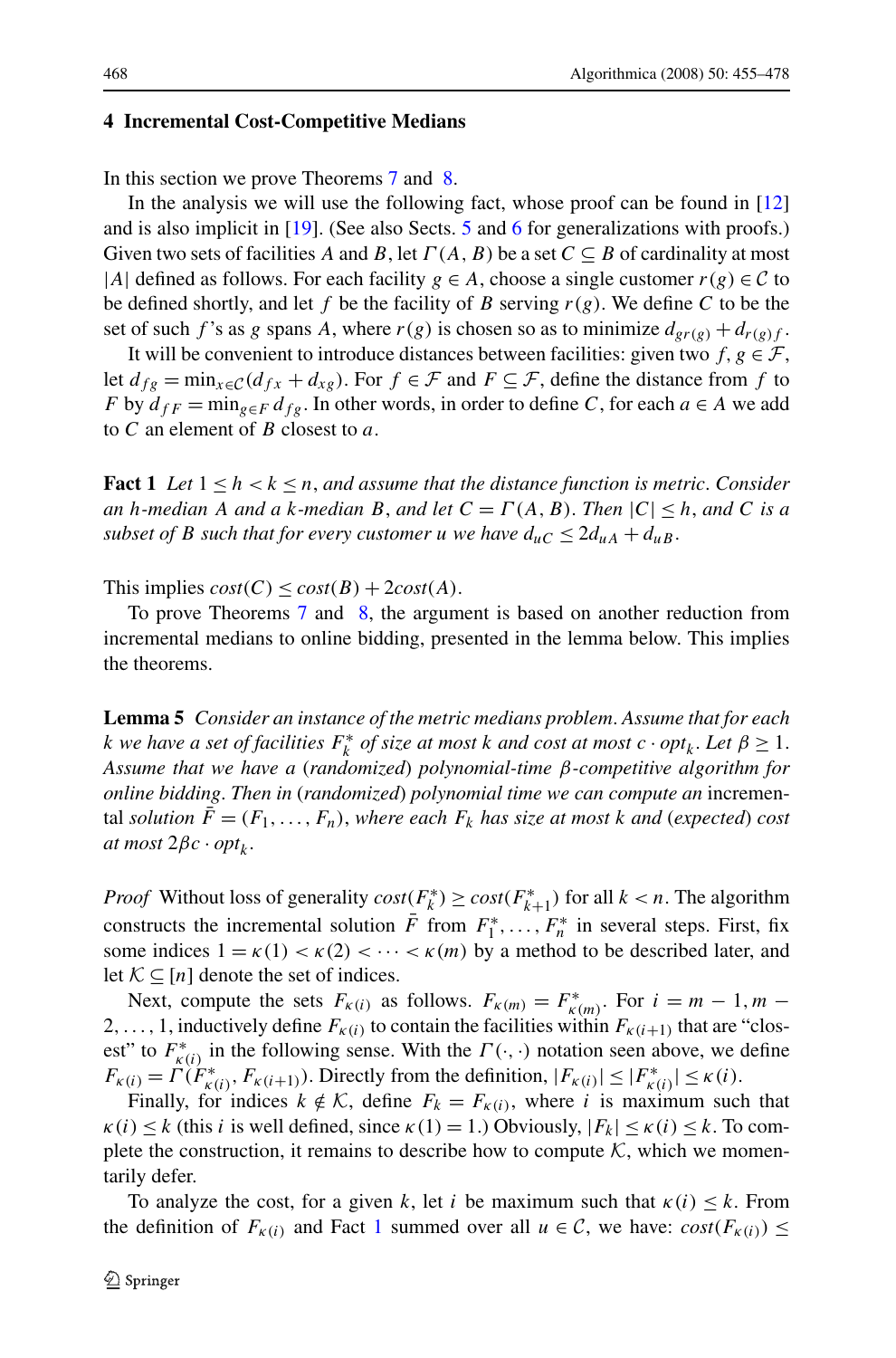$2\cos\left(\frac{F_{\kappa(i)}}{F_{\kappa(i)}}\right) + \cos\left(\frac{F_{\kappa(i+1)}}{F_{\kappa(i)}}\right)$ . Applying this inequality repeatedly gives:

$$
cost(F_k) = cost(F_{\kappa(i)}) \le 2 \sum_{j=i}^{m} cost(F_{\kappa(j)}^*).
$$

To complete the proof of the lemma, it suffices to define  $K$  so that

$$
\sum_{j=i}^{m} cost(F_{\kappa(j)}^{*}) \le \beta cost(F_{k}^{*})
$$
\n(4)

since this will imply  $cost(F_k) \leq 2\beta cost(F_k^*) \leq 2\beta c \cdot opt_k$ .

We now prove (4). Let  $\mathcal{U} = \{ cost(F_k^*) : 1 \le k \le n \}$  and take  $\mathcal{B}$  to be the set of bids used by the  $\beta$ -competitive online bidding algorithm for universe U. We define  $\mathcal{K} = \{k : cost(F^*_k) \in \mathcal{B}\}\$ , with ties broken in favor of smaller indices (ties may happen if several sets of facilities have the same cost). Note that with this tie-breaking rule, we always have  $1 \in \mathcal{K}$ . (If the online bidding algorithm is randomized, then B and therefore K are random.) Then the left-hand side of  $(4)$  is exactly the sum of the bids paid by the online bidding algorithm for threshold  $T = cost(F_k^*)$ . Since B is  $\beta$ competitive, this cost is at most  $\beta \text{ cost}(F_k^*)$ , so (4) holds. This completes the proof.  $\Box$ 

The algorithm of Theorem  $7(a)$  $7(a)$  is obtained by combining the reduction used in the proof of Lemma [5](#page-13-0) with the deterministic 4-competitive online bidding algorithm given in the proof of Theorem  $1(a)$  $1(a)$ . The resulting algorithm is detailed in the displayed Algorithm 1.

**Algorithm 1** The 8-cost-competitive deterministic incremental median algorithm

```
for all k = 1, \ldots, n, do
    compute a k-median solution F∗
k
end for
K \leftarrow \{1\}for all k = 2, \ldots, n, do
    if cost(F_k^*) = 0 < cost(F_{k-1}^*) then add k to K
    if cost(F_k^*) > 0 then if \lceil log cost(F_k^*) \rceil < \lceil log cost(F_{k-1}^*) \rceil then add k to K
end for
\ell \leftarrow \max(\mathcal{K}); F_{\ell} \leftarrow F_{\ell}^*for all k = \ell + 1, \ldots, n do F_k \leftarrow F_\ellfor each k \in \mathcal{K} - \{\max(\mathcal{K})\}\), in decreasing order do
    F_k \leftarrow \Gamma(F_k^*, F_\ell)for all k' = k + 1, \ldots, \ell - 1 do F_{k'} \leftarrow F_k\ell \leftarrow kend for
```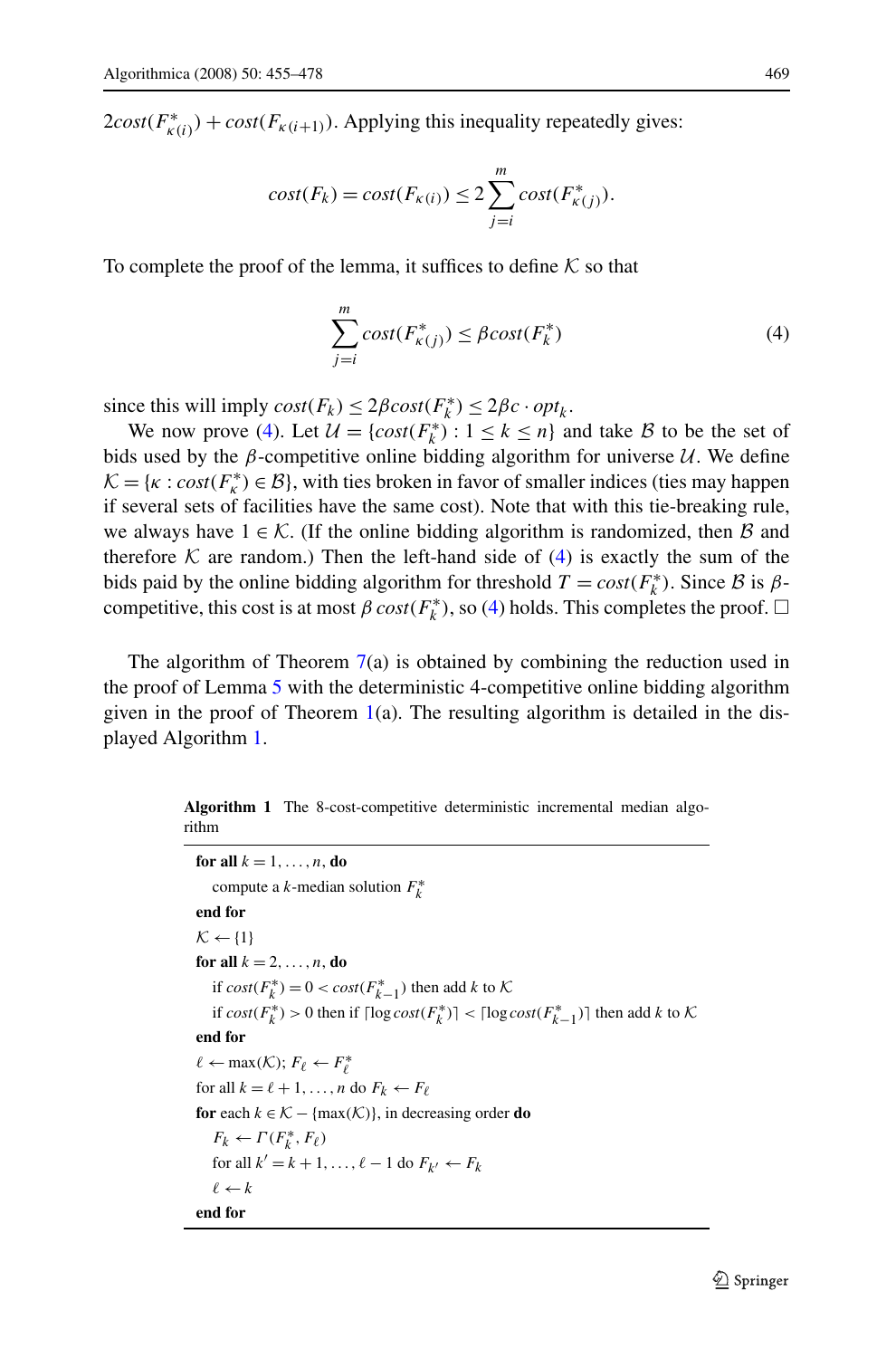#### <span id="page-15-0"></span>**Fig. 1** Illustration of Lemma 6



# **5** *λ***-Relaxed Metrics**

In this section we prove Theorem [9,](#page-4-0) namely the upper bounds for cost-competitive ratios when the distance function is a  $\lambda$ -relaxed metric. For  $\lambda \geq 1$ , by a  $\lambda$ -relaxed metric, we mean a distance function that satisfies  $d_{vf} \leq \lambda (d_{xf} + d_{xg} + d_{yg})$  for all *f*,  $g \in \mathcal{F}$  and  $x, y \in \mathcal{C}$ .

We start with a generalization of Fact [1](#page-13-0) from the previous section. Recall that *Γ (A,B)* is the set of up to |*A*| elements of *B* that are closest to the elements of *A* (see the definition in previous section.)

**Lemma 6** *Assume that the distance function is a λ-relaxed metric*. *Given two sets of facilities A and B*, *let*  $C = \Gamma(A, B)$ *. Then for every customer*  $u \in C$  *we have*  $d_{\mu}C \leq 2\lambda d_{\mu}A + \lambda d_{\mu}B$ .

*Proof* For a given  $u \in C$ , choose  $a \in A$  such that  $d_{uA} = d_{ua}$ ,  $b \in B$  such that  $d_{uB} =$  $d<sub>u</sub>b$ , and *c* ∈ *C* such that  $d<sub>a</sub>B$  =  $d<sub>ac</sub>$ . (See Fig. 1.) By the definition of the *λ*-relaxed metric, for every customer  $x \in \mathcal{C}$  we have  $d_{uc} \leq \lambda (d_{ua} + d_{xa} + d_{xc})$ . There is  $x \in \mathcal{C}$ for which  $d_{ac} = d_{xa} + d_{xc}$ , and choosing this *x* we get  $d_{uc} \le \lambda (d_{ua} + d_{ac})$ . Thus:

$$
d_{uC} \le d_{uc} \le \lambda (d_{ua} + d_{ac}) \le \lambda (d_{ua} + d_{ab}) \le \lambda (d_{ua} + (d_{ua} + d_{ub}))
$$
  
= 2\lambda d\_{ua} + \lambda d\_{ub},

completing the proof.  $\Box$ 

*Proof of Theorem* [9](#page-4-0) The algorithm used to prove Theorem 9 is the same as in the metric case (see the proof of Lemma [5\)](#page-13-0), except for the definition of  $\beta$ . Let  $\mathcal{U} =$ {*cost*( $F_k^*$ ) :  $1 \leq k \leq n$  }.

 $\beta$  contains 0 iff  $\mathcal U$  does, plus the following elements: in the deterministic case, for every  $i \in \mathbb{Z}$ , B contains the maximum element in the set  $\mathcal{U} \cap [0, (2\lambda)^{i}]$  (if it is nonempty); in the randomized case, pick a real number  $\xi \in (0, 1]$  uniformly at random, and for every  $i \in \mathbb{Z}$ , B contains the maximum element in the set  $\mathcal{U} \cap [0, e^{\xi}(e\lambda)^{i}]$  (if it is non-empty).

The analysis is similar to the proof of Theorem [7.](#page-4-0) Let  $\mathcal{K} = {\kappa(i) : 1 \le i \le |\mathcal{B}|}$  be defined from  $U$  and  $B$  as in the proof of Theorem [7](#page-4-0). Choose *i* to be the maximum index such that  $\kappa(i) \leq k$ . From Lemma 6 summed over  $u \in \mathcal{C}$ , we have:  $cost(F_{\kappa(i)}) \leq$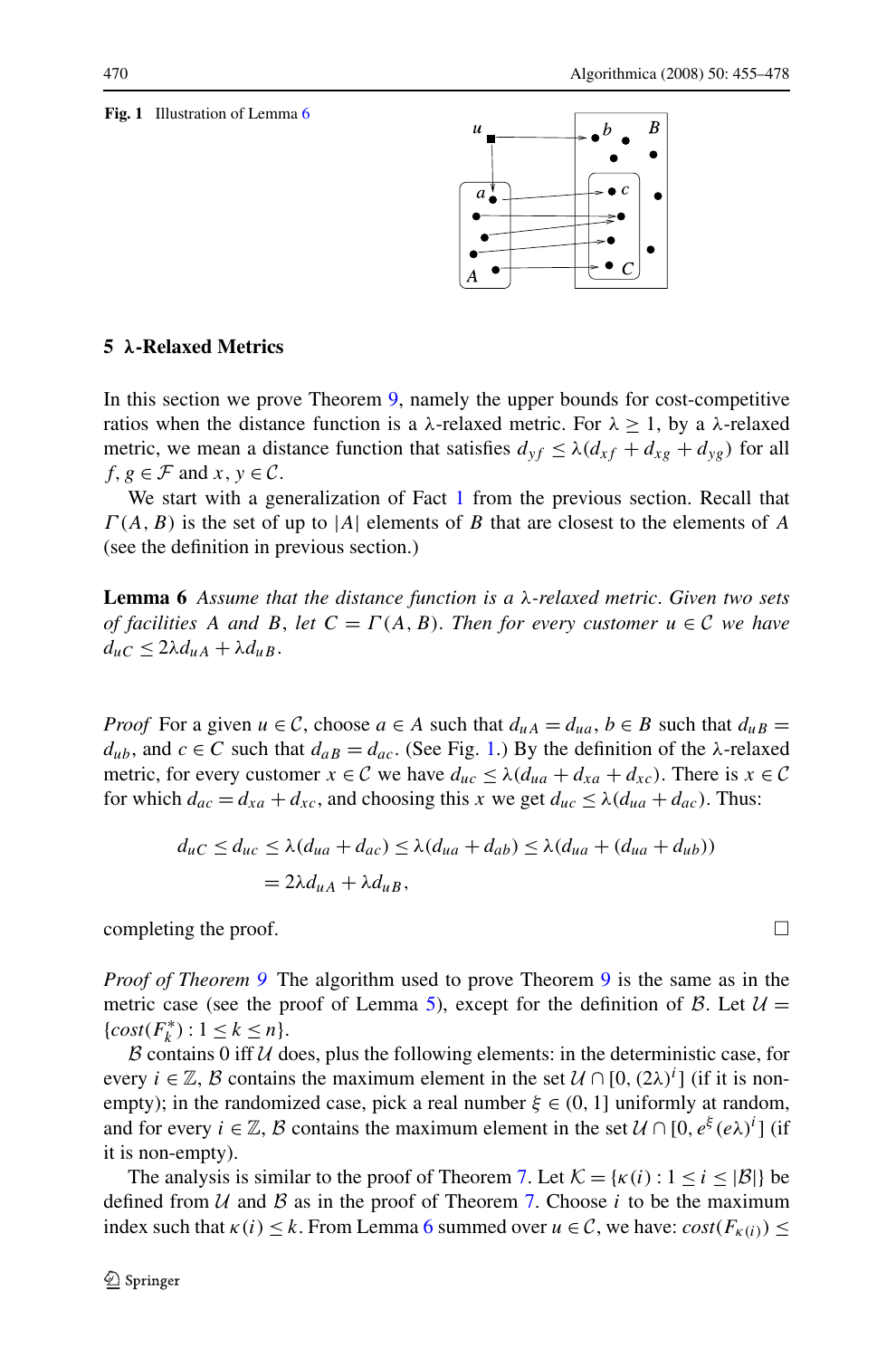<span id="page-16-0"></span> $2\lambda \cos\left(\frac{F_{\kappa(i)}}{F_{\kappa(i)}}\right) + \lambda \cos\left(\frac{F_{\kappa(i+1)}}{F_{\kappa(i+1)}}\right)$ . Applying this inequality repeatedly gives

$$
cost(F_k) = cost(F_{\kappa(i)}) \le 2\lambda \sum_{j=i}^{m} \lambda^{j-i} cost(F_{\kappa(j)}^*).
$$

To continue the analysis in the deterministic case, let *p* be such that  $(2\lambda)^{p-1}$  <  $cost(F^*_{\kappa(i)}) \leq (2\lambda)^p$ . By the definition of  $\kappa(i)$ , we have:

$$
cost(F_k) \le 2\lambda \sum_{j\ge i} \lambda^{j-i} (2\lambda)^{p-j+i} = 2(2\lambda)(2\lambda)^p \le 8\lambda^2 cost(F_k^*),
$$

since  $k < \kappa (i + 1)$  and so  $cost(F_k^*) \ge (2\lambda)^{p-1}$ . Hence our algorithm is  $8\lambda^2$ -costcompetitive when  $F_k^*$  is the optimal *k*-median and is  $8\lambda^2c$ -cost-competitive when  $F_k^*$ is a *c*-approximation.

In the randomized case, let *p* such that  $e^{\xi}(e\lambda)^{p-1} < \text{cost}(F_{\kappa(i)}^*) \leq e^{\xi}(e\lambda)^p$ . By the definition of  $\kappa(i)$ , we have:

$$
cost(F_k) \leq 2\lambda e^{\xi} \sum_{j \geq i} \lambda^{j-i} (e\lambda)^{p-j+i} = \frac{1}{1-1/e} 2\lambda e^{\xi} (e\lambda)^p.
$$

As in the proof of Theorem [1](#page-2-0)(b), the expected value of  $e^{\xi} (e\lambda)^p / cost(F_k^*)$  is distributed like  $e^{\xi}$ λ where  $\xi$  is uniform in (0, 1], so

$$
E[cost(F_k)] \le \frac{1}{1 - 1/e}(2\lambda)cost(F_k^*)\lambda(e - 1) = 2e\lambda^2cost(F_k^*),
$$

and the theorem follows.

# **6 Incremental Fractional Medians**

In this section we prove Theorem [11.](#page-5-0)

A fractional *k*-median is given by a feasible solution to the following linear program relaxation of the standard *k*-median integer linear program:

minimize<sub>x,y</sub> 
$$
\sum_{f \in \mathcal{F}, u \in \mathcal{C}} d_{uf} x_{uf} \text{ subject to } \begin{cases} \sum_{f \in \mathcal{F}} x_{uf} = 1 & \forall u \in \mathcal{C}, \\ x_{uf} \leq y_f & \forall u \in \mathcal{C}, f \in \mathcal{F}, \\ \sum_{f \in \mathcal{F}} y_f \leq k, \\ x_{uf} \geq 0 & \forall u \in \mathcal{C}, f \in \mathcal{F}. \end{cases}
$$

In this section we let *x* denote a fractional median. The *capacity required by x at f* is defined as  $|x|_f = \max_{u \in \mathcal{C}} x_{uf}$  (essentially, the value of  $y_f$  in the linear program). The total *capacity required by x* is  $|x| = \sum_{f \in \mathcal{F}} |x|_f$ , and the *cost of x* is the objective function value  $cost(x) = \sum_{f \in \mathcal{F}, u \in \mathcal{C}} d_{uf} x_{uf}$ . Recall that for two fractional medians *x*, *x*<sup>'</sup>, we say that *x dominates x*<sup>'</sup> if  $|x'|_f \le |x|_f$  for all  $f \in \mathcal{F}$ .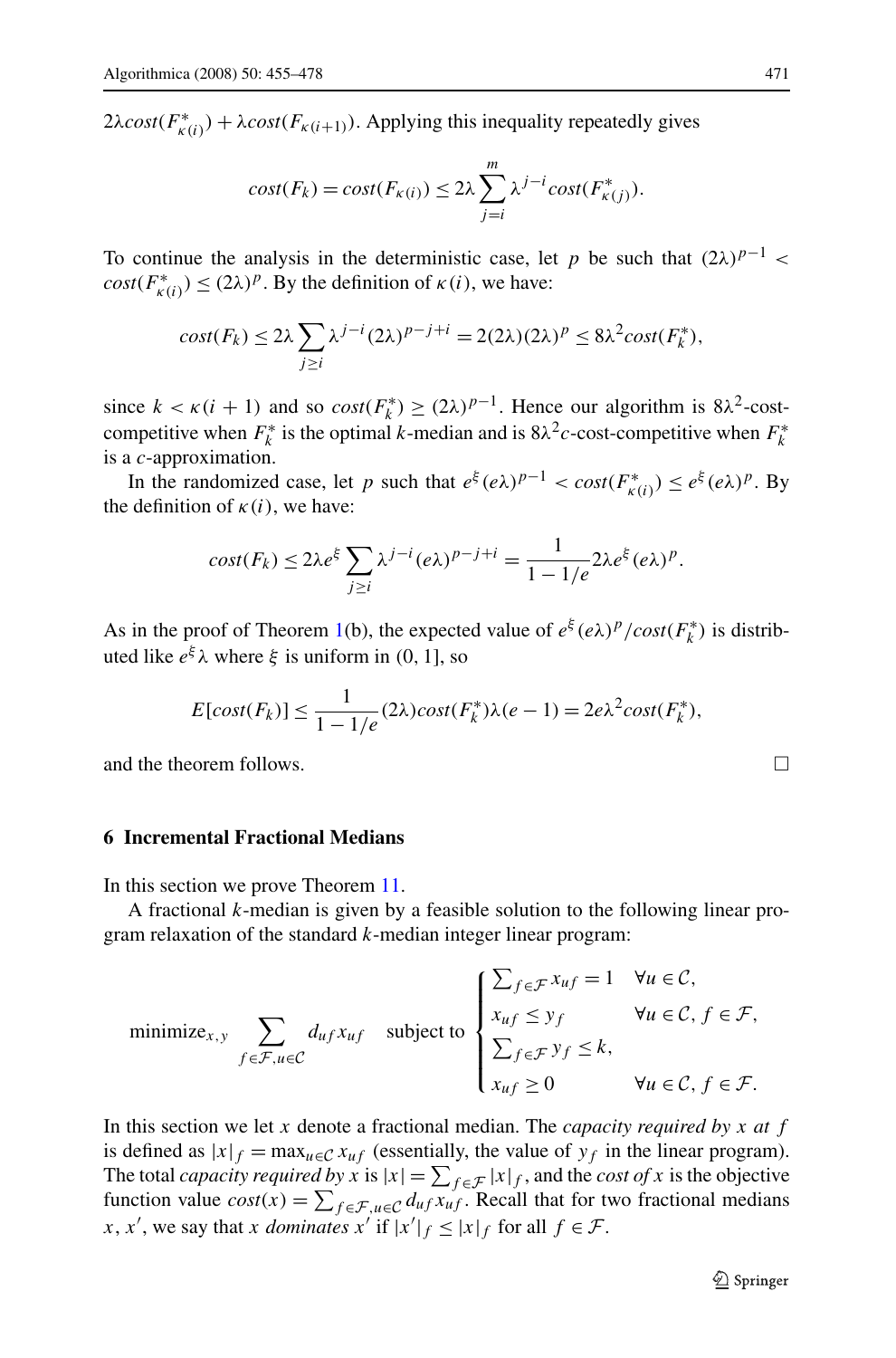<span id="page-17-0"></span>**Lemma 7** Let  $1 \leq h \leq k \leq n$ , and assume that the distance function is metric. Con*sider two fractional medians*, *a fractional k-median x and a fractional h-median z*. *There exists a fractional h-median*  $x'$  *dominated by*  $x$  *such that cost* $(x') \leq cost(x) +$  $2 \cdot cost(z)$ .

*Proof* Construct *x'* as follows. For each facility  $g \in \mathcal{F}$ , choose (by a method to be described later) a single customer  $r(g) \in \mathcal{C}$  "responsible" for g. For each  $u \in \mathcal{C}$  and  $f \in \mathcal{F}$ , take  $x'_{uf} = \sum_{g \in \mathcal{F}} z_{ug} x_{r(g)f}$ .

 $\sum_{f \in \mathcal{F}} x'_{uf} = \sum_{f,g \in \mathcal{F}} z_{ug} x_{r(g)f} = \sum_{g \in \mathcal{F}} (\sum_{f \in \mathcal{F}} x_{r(g)f}) z_{ug} = \sum_{g \in \mathcal{F}} z_{ug} = 1$ , so *x'* For each  $u \in \mathcal{C}$ , applying the first constraint of the above linear program, we have is a valid fractional median (for some capacity value).

Next we prove that  $|x'|$  is a fractional *h*-median. The intuition is that "routing"  $x'$ through  $z$  (as described later) ensures this. To prove that  $x'$  is a *h*-median, we bound the total capacity required by *x* :

$$
|x'| = \sum_{f \in \mathcal{F}} \max_{u \in \mathcal{C}} \sum_{g \in \mathcal{F}} z_{ug} x_{r(g)f} \le \sum_{g, f \in \mathcal{F}} \max_{u \in \mathcal{C}} z_{ug} x_{r(g)f}
$$
  
= 
$$
\sum_{g \in \mathcal{F}} \left( \sum_{f \in \mathcal{F}} x_{r(g)f} \right) \max_{u \in \mathcal{C}} z_{ug} = \sum_{g \in \mathcal{F}} \max_{u \in \mathcal{C}} z_{ug} = |z| \le h.
$$

We now claim that the fractional median  $x'$  is dominated by x. Indeed, fixing an *f* ∈ *F*, for any *u* ∈ *C* we have  $x'_{uf} = \sum_{g \in \mathcal{F}} z_{ug} x_{r(g)f} \le \sum_{g \in \mathcal{F}} z_{ug} \cdot \max_{w \in \mathcal{C}} x_{wf} \le$  $\max_{w \in \mathcal{C}} x_{wf} = |x|_f$ ; therefore  $|x'|_f \leq |x|_f$ , as claimed.

To finish the proof, we show that we can choose the responsible customers so that  $cost(x') \leq 2cost(z) + cost(x)$ . Consider choosing *r(g)* randomly for each  $g \in \mathcal{F}$  so that  $Pr[r(g) = w] = z_{wg} / \sum_{u \in C} z_{ug}$  (if the denominator is zero, choose  $r(g)$  arbitrarily). Now bound the expected cost of  $x'$  as follows. Imagine "routing" one unit of weight from each customer  $u \in \mathcal{C}$  to the facilities in stages: (stage 1) send  $z_{ug}$  units from each  $u \in \mathcal{C}$  to each  $g \in \mathcal{F}$ ; (stage 2) from each  $g \in \mathcal{F}$ , send all arriving weight to *r*(*g*) ∈ C; (stage 3) from each  $w \in C$ , split all arriving weight and send an  $x_{wf}$  fraction to each  $f \in \mathcal{F}$ .

For each  $u \in U$  and  $f \in \mathcal{F}$ , an easy calculation shows that for every choice of  $r(g)$ ,  $x'_{uf}$  units of the weight that leaves *u* at the start end up at *f* at the end.

Since  $d_{uf} \leq d_{ug} + d_{r(g)g} + d_{r(g)f}$ , the cost of x' is at most the sum of the costs of the stages, where the cost of sending weight between any  $u \in \mathcal{C}$  and any  $f \in \mathcal{F}$  in a stage is *duf* per unit.

The first stage costs  $\sum_{u \in \mathcal{C}, g \in \mathcal{F}} d_{ug} z_{ug} = cost(z)$ .

In the second stage, for each  $g \in \mathcal{F}$ , the total weight to be sent is  $\sum_{u \in \mathcal{C}} z_{ug}$ . Therefore, with the random choice of  $r(g)$ , the expected weight sent to any given  $w \in \mathcal{C}$ is  $(\sum_{u \in \mathcal{C}} z_{ug}) \Pr[r(g) = w] = z_{wg}$  (using the definition of *r(g))*. Thus, the expected cost of the second stage is  $\sum_{g \in \mathcal{F}, w \in \mathcal{C}} d_{wg} z_{wg} = cost(z)$ .

 $\sum_{g \in \mathcal{F}} z_{wg} = 1$  (using from above that the expected weight sent from  $g \in \mathcal{C}$  to *w* in In the third stage, for each  $w \in \mathcal{C}$ , the expected weight to be split and sent on is the second stage is  $z_{wg}$ ). The fraction of this weight sent to each  $f \in \mathcal{F}$  is  $x_{wf}$ , so the expected weight sent from  $w$  to  $f$  is  $x_{wf}$ . Thus, the expected cost of the third stage is  $\sum_{w \in \mathcal{C}, f \in \mathcal{F}} d_{wf} x_{wf} = cost(x)$ .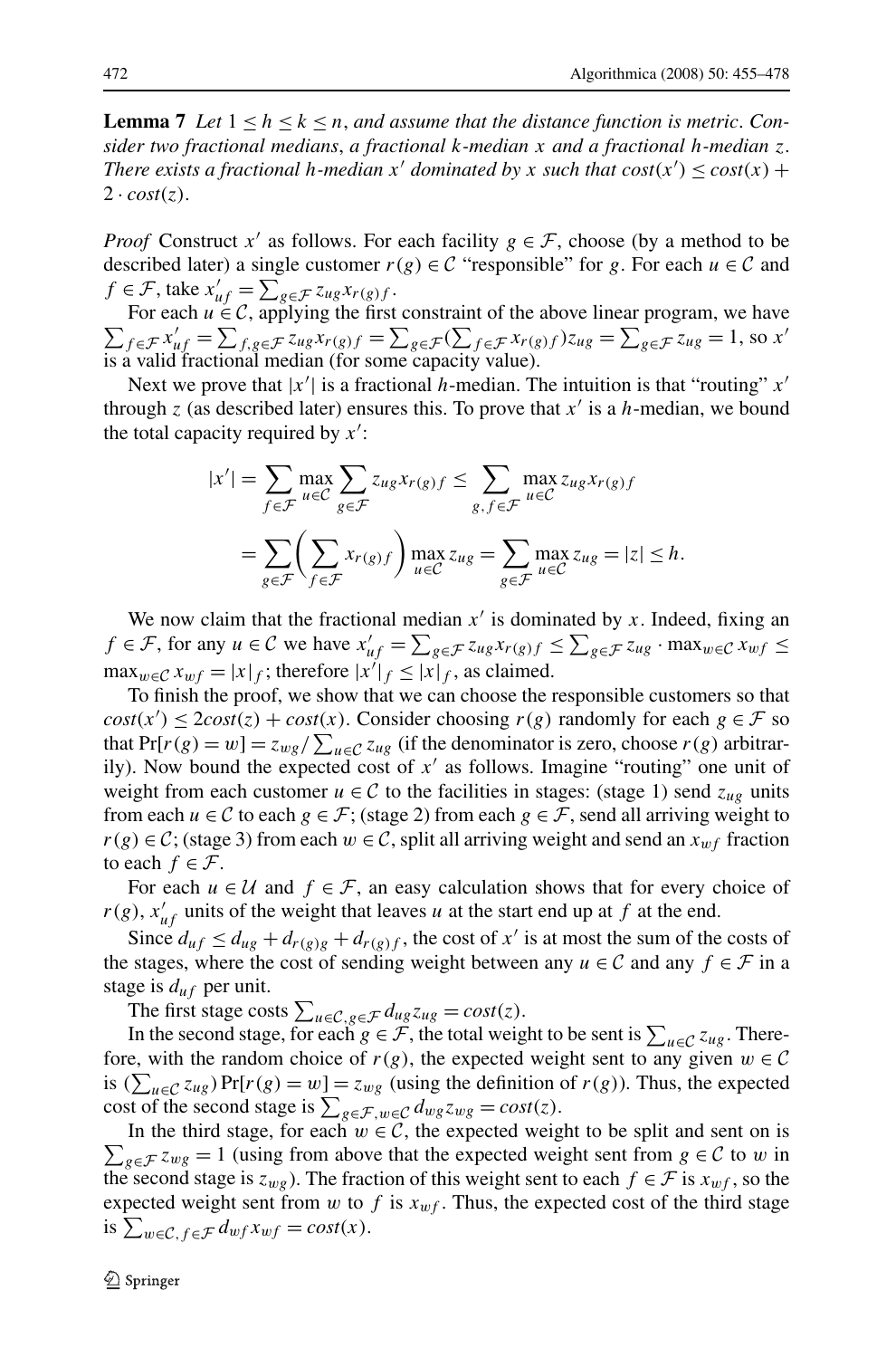<span id="page-18-0"></span>In sum, the expected total cost of the stages is at most  $2\cos t(z) + \cos t(x)$ . Since the cost of the stages is an upper bound on the expectation of  $cost(x')$ , we conclude  $E[cost(x')] \leq 2cost(z) + cost(x)$ . So there is some way to choose the responsible customers so that  $cost(x') \leq 2cost(z) + cost(x)$ .

*Proof of Theorem [11](#page-5-0)* With the lemma in place, the proof of the theorem is essentially the same as the proof of Theorems [7](#page-4-0) and [8,](#page-4-0) along with a minor observation about fractional strategies being closed under randomization. More precisely, recall that a *c*-cost-competitive incremental fractional median gives, for every integer  $k \in [n]$ , a fractional *k*-median  $x^k$  with  $cost(x^k) \le c \cdot \overline{opt}_k$ , such that  $x^k$  is dominated by  $x^{k+1}$ for all  $k < n$ .

We first show that a *c*-cost-competitive fractional median with the minimum ratio *c* can be computed in polynomial time using linear programming as follows. For each  $k \in [n]$ , compute  $\overline{opt}_k$  (using linear programming). Then, set up a linear program that has the following constraints: (i) the fractional *k*-median constraints for each  $x<sup>k</sup>$ , (ii) the incrementality constraints saying that each  $x^{k+1}$  dominates  $x^k$  for  $k < n$ , and (iii) the cost-competitiveness constraints saying that  $cost(x^k) \leq c \cdot \overline{opt}_k$ , for each *k*. The objective function is to minimize *c*. The solution of this linear program is a *c*cost-competitive incremental fractional median with minimum *c*.

It remains to show that  $c \le 2e$ , by proving that there exists a 2*e*-cost-competitive fractional incremental median. We first show that  $c \leq 8$ , using the existence of a deterministic 4-competitive online bidding algorithm.

First, fix some indices  $1 = \kappa(1) < \kappa(2) < \cdots < \kappa(m)$  by a method to be described later, and let  $K \subseteq [n]$  denote this set of indices.

Next, compute the fractional medians  $x^k$  as follows. Let  $z^k$  denote an optimal fractional *k*-median. We initialize  $x^{k(m)} = z^{k(m)}$ . Then, for  $i = m - 1, m - 2, \ldots, 1$ , inductively define  $x^{k(i)}$  to be a minimum-cost fractional  $k(i)$ -median among those dominated by  $x^{k(i+1)}$ . Finally, for indices  $k \notin \mathcal{K}$ , define  $x^{k} = x^{k(i)}$ , where *i* is maximum such that  $k(i) \leq k$ . To complete the construction, it remains to describe how to compute  $K$ , which we momentarily defer.

To analyze the required capacity, note that for  $\kappa(i) \leq k < \kappa(i+1)$  we have  $|x^k| =$  $|x^{\kappa(i)}| \leq \kappa(i) \leq k$ , and thus  $x^k$  is indeed a fractional *k*-median.

To analyze the cost, for a given *k*, let *i* be maximum such that  $\kappa(i) \leq k$ . From Lemma [7](#page-17-0) we have  $cost(x^{k(i)}) \leq cost(x^{k(i+1)}) + 2 \cdot \overline{opt}_{k(i)}$ . Applying this inequality repeatedly gives:

$$
cost(x^{k}) = cost(x^{\kappa(i)}) \le 2\sum_{j=i}^{m} \overline{opt}_{\kappa(j)}.
$$
\n(5)

To complete the proof, it suffices to define  $K$  so that

$$
\sum_{j=i}^{m} cost(x^{\kappa(j)}) \le \beta cost(z^k)
$$
\n(6)

since this will imply  $cost(x^k) \leq 2\beta cost(z^k) \leq 2\beta c \cdot opt_k$ .

We will now prove (6) for  $\beta = 4$ . Let  $\mathcal{U} = {\overline{opt}_k : 1 \le k \le n}$  and take B to be the set of bids used by the 4-competitive online bidding algorithm for universe  $U$ .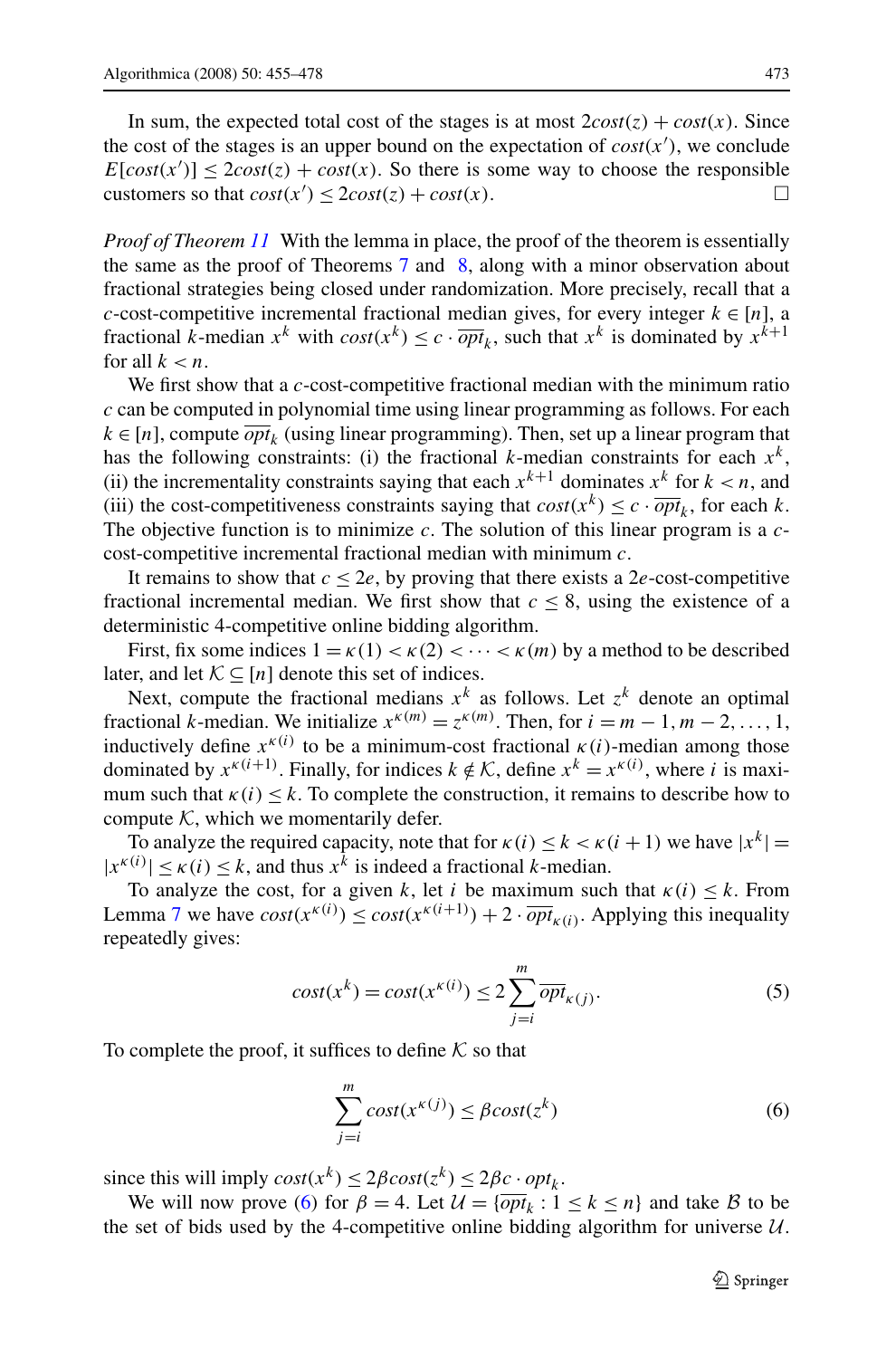<span id="page-19-0"></span>Let  $\mathcal{K} = {\kappa(i) : 1 \le i \le m}$  be a minimal set (containing 1) such that  $\mathcal{B} = {\overline{opt}}_{\kappa(i)}$ :  $1 \le i \le m$  (breaking ties in favor of smaller indices). Then the left hand side of [\(6](#page-18-0)) is exactly the sum of the bids paid by the online bidding algorithm for threshold  $T = cost(z^k)$ . Since B is  $\beta$ -competitive, this cost is at most  $\beta cost(z^k)$ , so [\(6](#page-18-0)) holds. This completes the proof of 8-competitiveness.

To improve this ratio to 2*e*, consider carrying out the above construction using the *e*-competitive randomized online bidding algorithm. That algorithm generates a random bidding set  $\beta$  for our universe  $\mathcal U$ . Applying the construction above gives us a random incremental fractional solution  $(x^k)_k$ . For each *k*, *f* and *u*, take  $\bar{x}^k_{uf}$  to be the expectation of  $x_{uf}^k$  for this random solution. This gives an incremental fractional solution which, for each *k*, has  $|\bar{x}| \leq k$ , and whose cost is equal to the expected cost of the random solution. Thus,  $(\bar{x}^k)_k$  is 2*e*-cost-competitive.

Summarizing, we showed that there exists a 2*e*-cost-competitive fractional incremental median. As the algorithm given earlier computes a *c*-cost-competitive fractional incremental median that minimizes  $c$ , the theorem follows.

#### **7 Incremental Algorithms for** *kl***-Medians**

In this section we prove Theorem [12.](#page-6-0) Recall that in the *kl*-median problem, for given  $1 \leq k < l \leq n$ , we need to compute two facility sets  $F_k \subseteq F_l$  with  $|F_k| = k$  and  $|F_l| = l$ , minimizing the cost-competitive ratio

$$
c = \max\left\{\frac{cost(F_k)}{opt_k}, \frac{cost(F_l)}{opt_l}\right\}.
$$

We now prove that the optimal ratio *c* for this problem is between  $2 - 1/(l - k + 1)$ and  $2 - 1/l$ .

*Proof of Theorem [12](#page-6-0)(a)* We start with the upper bound proof. Our method here is very different from the previous bounds in this paper and it does not rely on online bidding. Let *F* and *G* denote, respectively, the optimum *k*-median and the optimum *l*-median. Without loss of generality, we can assume that  $F \cap G = \emptyset$ , for otherwise we can duplicate the facilities in  $F \cap G$ . Our algorithm chooses the better of two options below (the one with the better ratio):

- (i)  $F_k = F$ , and  $F_l$  is a set with minimum  $cost(F_l)$ , such that  $|F_l| = l$  and  $F \subseteq$  $F_l \subseteq \mathcal{F}$ , or
- (ii)  $F_k$  is a set with minimum *cost*( $F_k$ ) such that  $|F_k| = k$  and  $F_k \subseteq G$ , and  $F_l = G$ .

We now show that this algorithm's competitive ratio is at most  $2 - \frac{1}{l}$ . It is sufficient to show that there exists a *k*-element set  $X \subseteq G$  such that

$$
cost(X) + cost(F \cup G - X) \le (2 - 1/l)[cost(F) + cost(G)].
$$
\n<sup>(7)</sup>

Indeed, Inequality (7) implies that at least one of the following two options must hold: either  $cost(X)$  ≤  $(2-1/l)cost(F)$ , or  $cost(F \cup G - X)$  ≤  $(2-1/l)cost(G)$ . In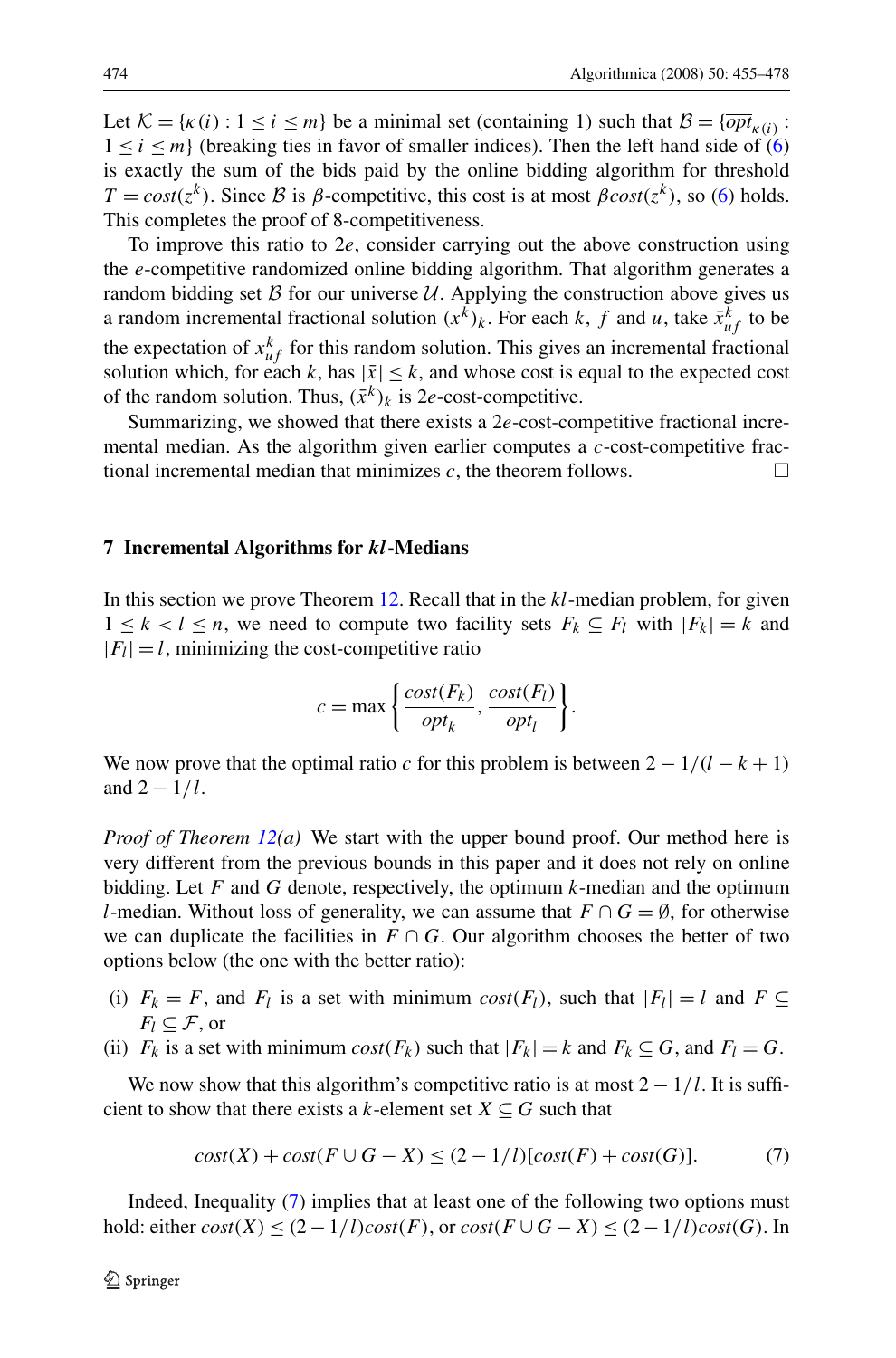the first case our algorithm can choose option (ii), and then we will have  $cost(F_k) \leq$  $cost(X) \leq (2 - 1/l)cost(F)$ . In the second case it can choose option (i), and then  $cost(F_l) \leq cost(F \cup G - X) \leq (2 - 1/l)cost(G)$ . In both cases, the algorithm's ratio is at most 2 − 1*/l*.

It remains to show that there is a *k*-element set  $X \subseteq G$  that satisfies ([7\)](#page-19-0). Our proof is based on a probabilistic argument. We start with some notation. For each  $f \in F$ and  $g \in G$ , denote by  $C_{fg}$  the set of customers that are served by f when F is the facility set and by *g* when *G* is the facility set. Let  $w_{fg}$  be the cardinality of  $C_{fg}$ . By  $a_{fg}$  (resp.  $b_{fg}$ ) we denote the average distance between a customer  $x \in C_{fg}$  and *f* (resp. *g*.) Formally,  $a_{fg} = \sum_{u \in C_{fg}} d_{uf} / |C_{fg}|$  and  $b_{fg} = \sum_{u \in C_{fg}} d_{ug} / |C_{fg}|$ . It is convenient to think of  $C_{fg}$  as a single point with weight  $w_{fg}$  whose distances to  $f$ and *g* are  $a_{fg}$  and  $b_{fg}$ , respectively. The costs of *F* and *G* can then be written as  $cost(F) = \sum_{f \in F, g \in G} w_{fg} a_{fg}$ , and  $cost(G) = \sum_{f \in F, g \in G} w_{fg} b_{fg}$ .

We now define a probability distribution on *k*-element subsets of *G*. Let  $w_{fG} =$  $\sum_{g \in G} w_{fg}$ . For each *f* ∈ *F* and *g* ∈ *G*, define  $\bar{w}_{fg} = w_{fg}(w_{fG} - w_{fg})^{-1}$ . (Assume for now that  $w_{fg} > 0$  for all f, g. We will explain later how to extend the argument to the general case.) Choose a random mapping  $\pi : F \to G$  as follows: for any  $f \in F$ set  $\pi(f) = g$  with probability  $\bar{w}_{fg}/\sum_{h \in G} \bar{w}_{fh}$ . For any such mapping  $\pi$  let  $X_{\pi}$  be the *k*-element subset of *G* that consists of  $\pi(F)$  and arbitrary  $k - |\pi(F)|$  elements of  $G - \pi(F)$ . (Intuitively, we would like to take our random *k*-set  $X \subseteq G$  to be  $\pi(F)$ , but then  $F \cup G - \pi(F)$  may have cardinality larger than *l* and will not be a valid *l*-median. This is why we add these additional elements to  $X_{\pi}$ .)

Consider some  $f \in F$  and  $h \in G$ . The cost of serving  $C_{fh}$  from  $F \cup G - X_{\pi}$  is at most  $w_{fh}a_{fh}$ . If  $h \notin X$ , we can also bound this cost by  $w_{fh}b_{fh}$ . We also want to estimate the cost of serving  $C_{fh}$  from  $X_\pi$ . If  $h \in X_\pi$  then this cost is at most  $w_{fh}b_{fh}$ . If  $h \in G - X_{\pi}$  then, for any  $g \in X_{\pi}$ , the cost of serving  $C_{fh}$  from  $X_{\pi}$  is bounded by the cost of serving  $C_{fg}$  from *g*, and thus (by the triangle inequality) it is at most  $w_{fh} a_{fh} + w_{fh} \min_{u \in C_{fg}} (d_{uf} + d_{ug}) \leq w_{fh} (a_{fh} + a_{fg} + b_{fg})$ . Using  $g = \pi(f)$  and summing over all  $f \in F$  and  $h \in G$ , we get

$$
cost(X_{\pi}) + cost(F \cup G - X_{\pi})
$$
  
\n
$$
\leq \sum_{f \in F} \left[ \sum_{h \in G - X_{\pi}} w_{fh}(a_{fh} + a_{f\pi(f)} + b_{f\pi(f)} + b_{fh}) + \sum_{h \in X_{\pi}} w_{fh}(a_{fh} + b_{fh}) \right]
$$
  
\n
$$
= cost(F) + cost(G) + \sum_{f \in F} \sum_{h \in G - X_{\pi}} w_{fh}(a_{f\pi(f)} + b_{f\pi(f)})
$$
  
\n
$$
\leq cost(F) + cost(G) + \sum_{f \in F} (w_{fG} - w_{f\pi(f)})(a_{f\pi(f)} + b_{f\pi(f)}).
$$

 $\mathcal{D}$  Springer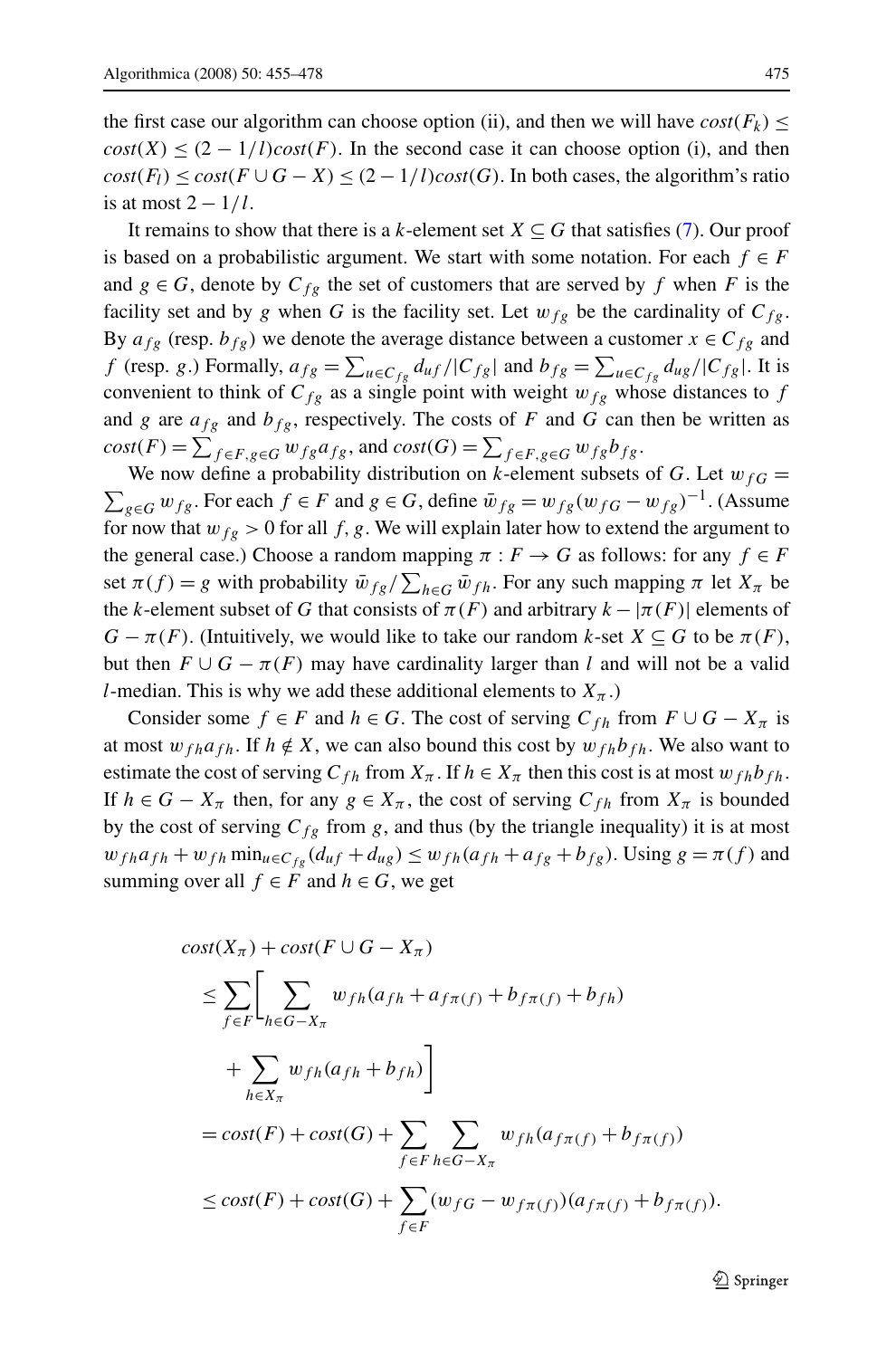Now, by the linearity of expectation, we have

$$
E[cost(X_{\pi}) + cost(F \cup G - X_{\pi})]
$$
  
\n
$$
\le cost(F) + cost(G) + \sum_{f \in F} \sum_{g \in G} \frac{\bar{w}_{fg}}{\sum_{h \in G} \bar{w}_{fh}} (w_{fG} - w_{fg})(a_{fg} + b_{fg})
$$
  
\n
$$
= cost(F) + cost(G) + \sum_{f \in F} \frac{1}{\sum_{h \in G} \bar{w}_{fh}} \sum_{g \in G} w_{fg}(a_{fg} + b_{fg})
$$
  
\n
$$
\le (2 - 1/l)[cost(F) + cost(G)].
$$

The last inequality holds because, for each  $f \in F$ ,  $\sum_{h \in G} \bar{w}_{fh}$  is minimized when *w*<sub>fh</sub> = *w*<sub>fG</sub>/l for all *h* ∈ *G*, and thus  $(\sum_{h \in G} \bar{w}_{fh})^{-1}$  ≤ 1 − 1/l. We conclude that there exists a set  $X_{\pi}$  that satisfies (\*), as claimed.

To complete the proof, we still need to extend the argument to the general case, when some weights  $w_{fg}$  are zero. Suppose first that we allow arbitrary positive weights. Choose an arbitrarily small  $\epsilon > 0$  and set all zero weights  $w_{fg}$  to  $\epsilon$  instead. The earlier argument implies that for each  $\epsilon$  there is *X* that satisfies  $(*)$ . Since there are finitely many choices for *X*, there is *X* that satisfies *(*∗*)* for infinitely many values *of ∈*. The continuity of  $cost(X) + cost(F \cup G - X)$  with respect to  $\epsilon$  implies that  $(*)$ holds for  $\epsilon = 0$  as well.

In our case the weights are integer, so we cannot use arbitrarily small weights. Instead, we create a large number of copies of each customer (same for each), and then add one customer to each empty set  $C_{fg}$ . Then the same asymptotic argument as above applies.  $\Box$ 

*Proof of Theorem [12](#page-6-0)(b)* Our lower bound is a slight refinement of the one in [[27,](#page-23-0) [28\]](#page-23-0). Let  $k = 1$  and  $1 < l \leq n$ . Consider the metric space M with customers  $v_1, \ldots, v_l$  and facilities  $f_1, g_1, g_2, \ldots, g_l$ . Each customer  $v_j$  is connected to facility  $g_j$  by an edge of length  $\delta = 1/l$ . All customers are also connected to facility  $f_1$  with edges of length 1. (See Fig. 2.) All other distances are measured along the above defined edges.

Let  $G = \{g_1, \ldots, g_l\}$ . We have  $cost(f_1) = l$  and  $cost(G) = l\delta$ . Further, for each *i*, we have  $cost(g_i) = δ + (l - 1)(2 + δ)$  and  $cost(G - {g_i} ∪ {f_1}) = (l - 1)δ + 1$ . Thus, substituting  $\delta = 1/l$ , we get  $cost(g_i)/cost(f_1) = 2 - 1/l$  and  $cost(G - \{g_i\} \cup$  ${f_1}$ *)/cost*(*G*) = 2 – 1/*l* for all *i*. So, if an incremental algorithm chooses  $F_1 = \{g_i\}$ , for some *i*, the ratio is at least  $2 - 1/l$ . On the other hand, if it chooses  $F_1 = \{f_1\}$ , then  $F_l = G - \{g_i\} \cup \{f_1\}$ , for some *i*, and the ratio is again at least  $2 - 1/l$ .

This completes the lower bound proof for  $k = 1$ . For  $1 < k < l$ , we use the above construction with  $l' = l - k + 1$  instead of *l*. We add  $k - 1$  facilities  $f_2, \ldots, f_k$  at a very large distance from the above space and each other, and *k* − 1 customers

**Fig. 2** The metric space in the lower bound. Facilities are represented by squares and customers by circles

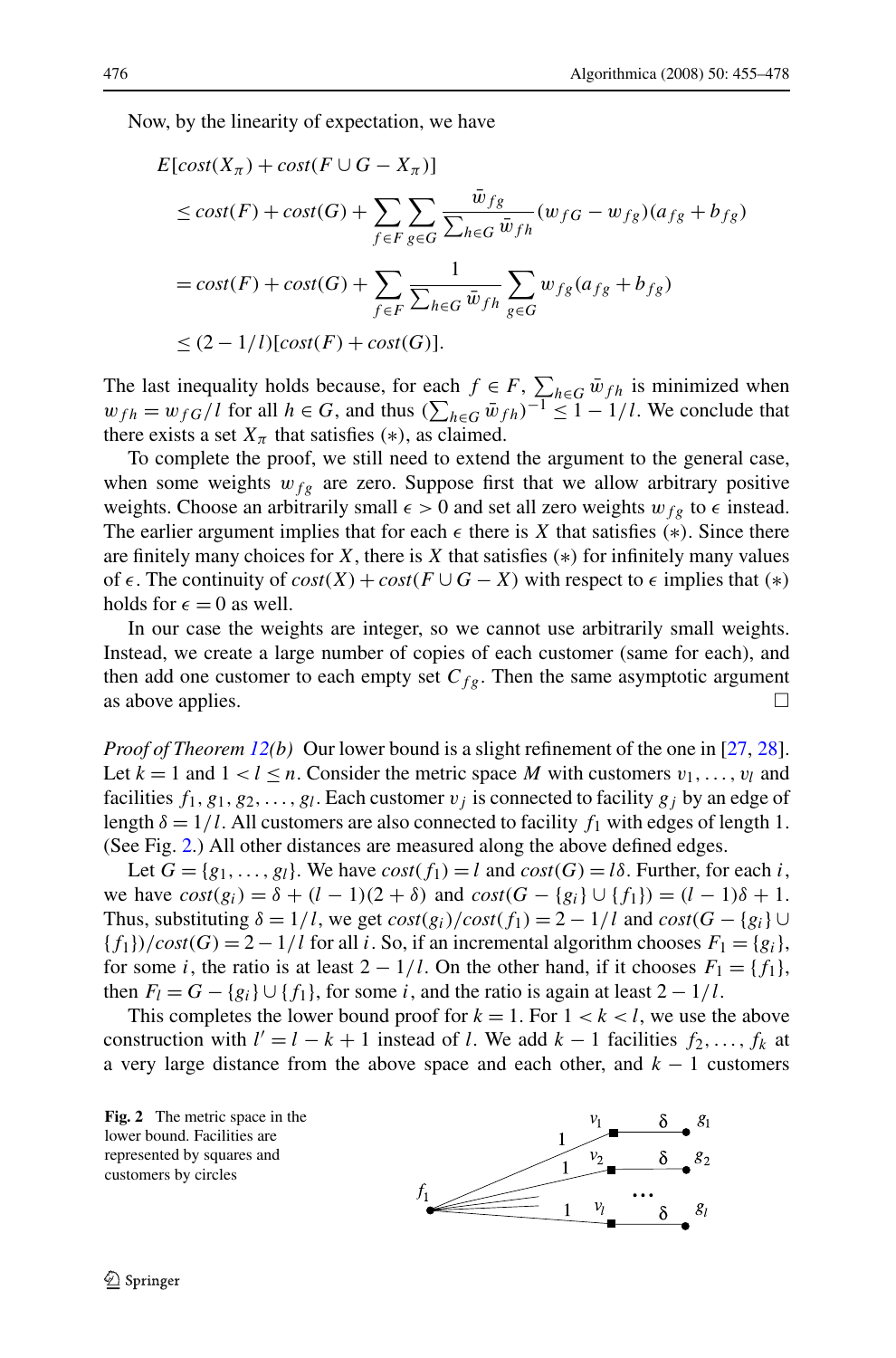<span id="page-22-0"></span> $v_{l+1} = f_2, \ldots, v_{l+k-1} = f_k$ . Any *k*-median must include  $f_2, \ldots, f_k$ , and thus the argument above applies to this new space.  $\Box$ 

**Acknowledgements** We are grateful to anonymous referees for suggestions to improve the presentation. We also wish to thank Yossi Azar for pointing out references to previous work on online bidding and simplifying the proof of Theorem  $2(a)$  $2(a)$ .

# **References**

- 1. Archer, A., Rajagopalan, R., Shmoys, D.B.: Lagrangian relaxation for the k-median problem: new insights and continuity properties. In: Proc. 11th European Symp. on Algorithms (ESA), pp. 31–42 (2003)
- 2. Arya, V., Garg, N., Khandekar, R., Meyerson, A., Munagala, K., Pandit, V.: Local search heuristic for k-median and facility location problems. In: Proc. 33rd Symp. Theory of Computing (STOC), pp. 21–29. ACM, New York (2001)
- 3. Arya, V., Garg, N., Khandekar, R., Meyerson, A., Munagala, K., Pandit, V.: Local search heuristics for k-median and facility location problems. SIAM J. Comput. **33**(3), 544–562 (2004)
- 4. Buchbinder, N., Naor, J.: Improved bounds for online routing and packing via a primal-dual approach. In: Proc. 46th Symp. Foundations of Computer Science (FOCS), pp. 293–304 (2006)
- 5. Chakrabarti, S., Phillips, C.A., Schulz, A.S., Shmoys, D.B., Stein, C., Wein, J.: Improved scheduling algorithms for minsum criteria. In: Automata, Languages and Programming, pp. 646–657 (1996)
- 6. Charikar, M., Chekuri, C., Feder, T., Motwani, R.: Incremental clustering and dynamic information retrieval. In: Proc. 29th Symp. Theory of Computing (STOC), pp. 626–635. ACM, New York (1997)
- 7. Charikar, M., Guha, S.: Improved combinatorial algorithms for the facility location and k-median problems. In: Proc. 40th Symp. Foundations of Computer Science (FOCS), pp. 378–388. IEEE, New York (1999)
- 8. Charikar, M., Guha, S.: Improved combinatorial algorithms for facility location problems. SIAM J. Comput. **34**(4), 803–824 (2005)
- 9. Charikar, M., Guha, S., Tardos, E., Shmoys, D.B.: A constant-factor approximation algorithm for the k-median problem. In: Proc. 31st Symp. Theory of Computing (STOC), pp. 1–10. ACM, New York (1999)
- 10. Chekuri, C., Goel, A., Khanna, S., Kumar, A.: Multi-processor scheduling to minimize flow time with *-*-resource augmentation. In: Proc. 36th Symp. Theory of Computing (STOC), pp. 363–372. ACM, New York (2004)
- 11. Chrobak, M., Kenyon, C., Noga, J., Young, N.: Online medians via online bidding. In: Proc. 7th Latin American Theoretical Informatics Symp. (LATIN). Lecture Notes in Computer Science, vol. 3887, pp. 311–322. Springer, Berlin (2006)
- 12. Chrobak, M., Kenyon, C., Young, N.E.: The reverse greedy algorithm for the *k*-median problem. Inf. Process. Lett. **97**, 68–72 (2006)
- 13. Dasgupta, S., Long, P.M.: Performance guarantees for hierarchical clustering. J. Comput. Syst. Sci. **70**(4), 555–569 (2005)
- 14. Fagin, R., Stockmeyer, L.: Relaxing the triangle inequality in pattern matching. Int. J. Comput. Vis. **30**, 219–231 (1998)
- 15. Goemans, M., Kleinberg, J.: An improved approximation ratio for the minimum latency problem. In: Proc. 7th Symp. on Discrete Algorithms (SODA), pp. 152–158. ACM/SIAM, New York (1996)
- 16. Goemans, M., Kleinberg, J.: An improved approximation ratio for the minimum latency problem. Math. Program. **82**(1), 111–124 (1998)
- 17. Jain, K., Mahdian, M., Markakis, E., Saberi, A., Vazirani, V.V.: Greedy facility location algorithms analyzed using dual fitting with factor-revealing lp. J. ACM **50**, 795–824 (2003)
- 18. Jain, K., Mahdian, M., Saberi, A.: A new greedy approach for facility location problems. In: Proc. 34th Symp. Theory of Computing (STOC), pp. 731–740. ACM, New York (2002)
- 19. Jain, K., Vazirani, V.V.: Approximation algorithms for metric facility location and k-median problems using the primal-dual schema and Lagrangian relaxation. J. ACM **48**, 274–296 (2001)
- 20. Kalyanasundaram, B., Pruhs, K.: Speed is as powerful as clairvoyance. J. ACM **47**, 214–221 (2000)
- 21. Kao, M.-Y., Reif, J.H., Tate, S.R.: Searching in an unknown environment: An optimal randomized algorithm for the cow-path problem. Inf. Comput. **131**(1), 63–80 (1996). Preliminary version appeared in the Proceedings of the Symp. on Discrete Algorithms, Austin, TX, January 1993